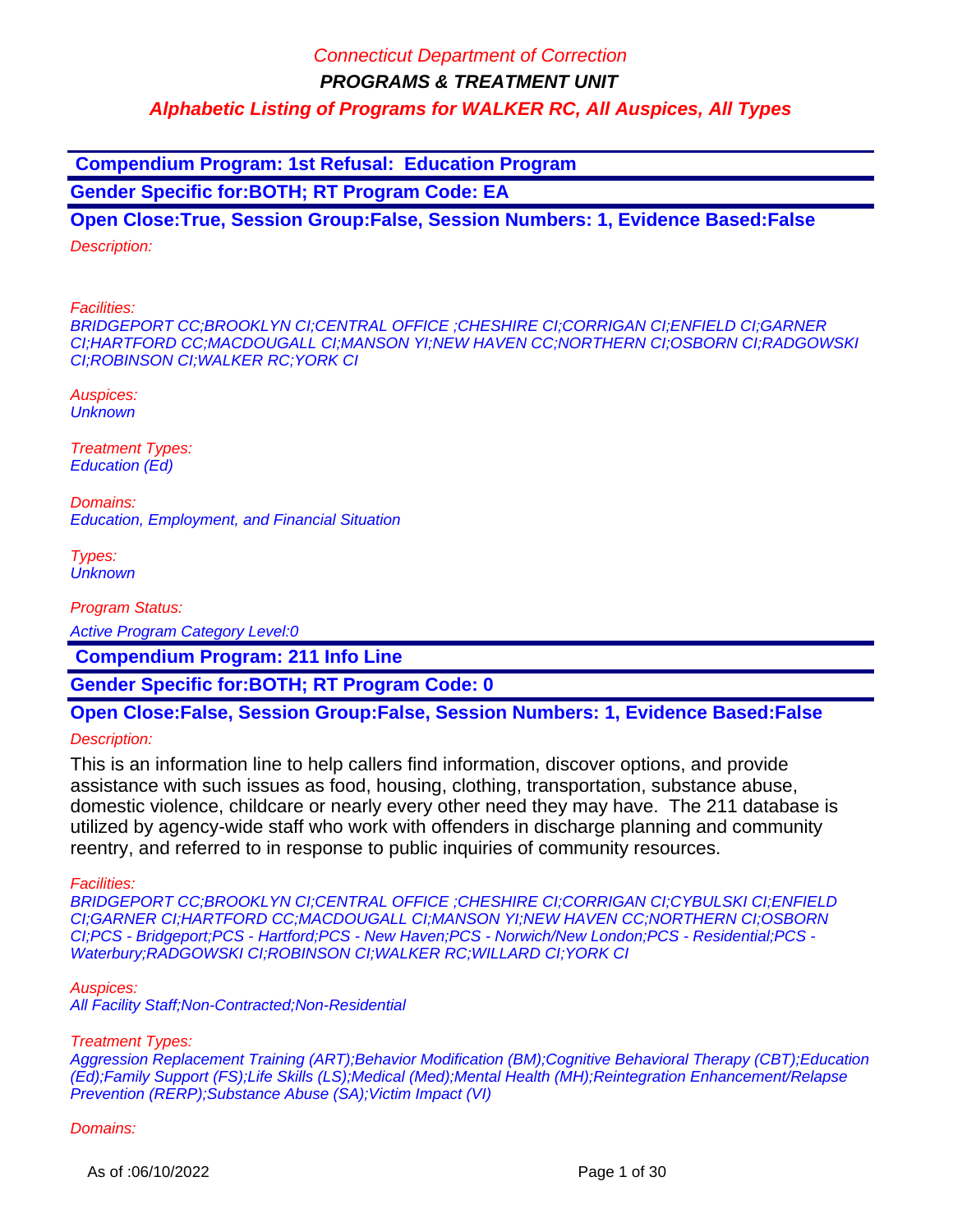**PROGRAMS & TREATMENT UNIT**

**Alphabetic Listing of Programs for WALKER RC, All Auspices, All Types**

Abuse/Trauma;Anger/Hostility;Education;Education, Employment, and Financial Situation;Employment/Financial;Family;Family and Social Support;Housing Safety;Mental Health;Neighborhood Problems;Parenting;Relationships;Self Efficacy;Substance Abuse;Substance Abuse and Mental Health

Types:

Basic Needs;Behavioral Services;Community Service;Domestic Violence;Education;Employment;Family & Social Services;Medical Services/Treatment;Mental Health Services/Treatment;Re-Entry;Shelter Housing Services; Substance Abuse Services/Treatment; Transportation; Vocational & Educational Services; Wellness **Activities** 

Program Status:

Active Program Category Level:3

 **Compendium Program: 2nd Refusal: Education Program**

**Gender Specific for:BOTH; RT Program Code: EB**

**Open Close:True, Session Group:False, Session Numbers: 1, Evidence Based:False**

Description:

Facilities:

BRIDGEPORT CC;BROOKLYN CI;CENTRAL OFFICE ;CHESHIRE CI;CORRIGAN CI;ENFIELD CI;GARNER CI;HARTFORD CC;MACDOUGALL CI;MANSON YI;NEW HAVEN CC;NORTHERN CI;OSBORN CI;RADGOWSKI CI;ROBINSON CI;WALKER RC;YORK CI

Auspices: **Unknown** 

Treatment Types: Education (Ed)

Domains: Education, Employment, and Financial Situation

Types: **Unknown** 

Program Status:

Active Program Category Level:0

 **Compendium Program: 3rd Refusal: Education Program**

**Gender Specific for:BOTH; RT Program Code: EC**

**Open Close:True, Session Group:False, Session Numbers: 1, Evidence Based:False**

Description:

Facilities:

BRIDGEPORT CC;BROOKLYN CI;CENTRAL OFFICE ;CHESHIRE CI;CORRIGAN CI;ENFIELD CI;GARNER CI;HARTFORD CC;MACDOUGALL CI;MANSON YI;NEW HAVEN CC;NORTHERN CI;OSBORN CI;RADGOWSKI CI;ROBINSON CI;WALKER RC;YORK CI

Auspices: **Unknown**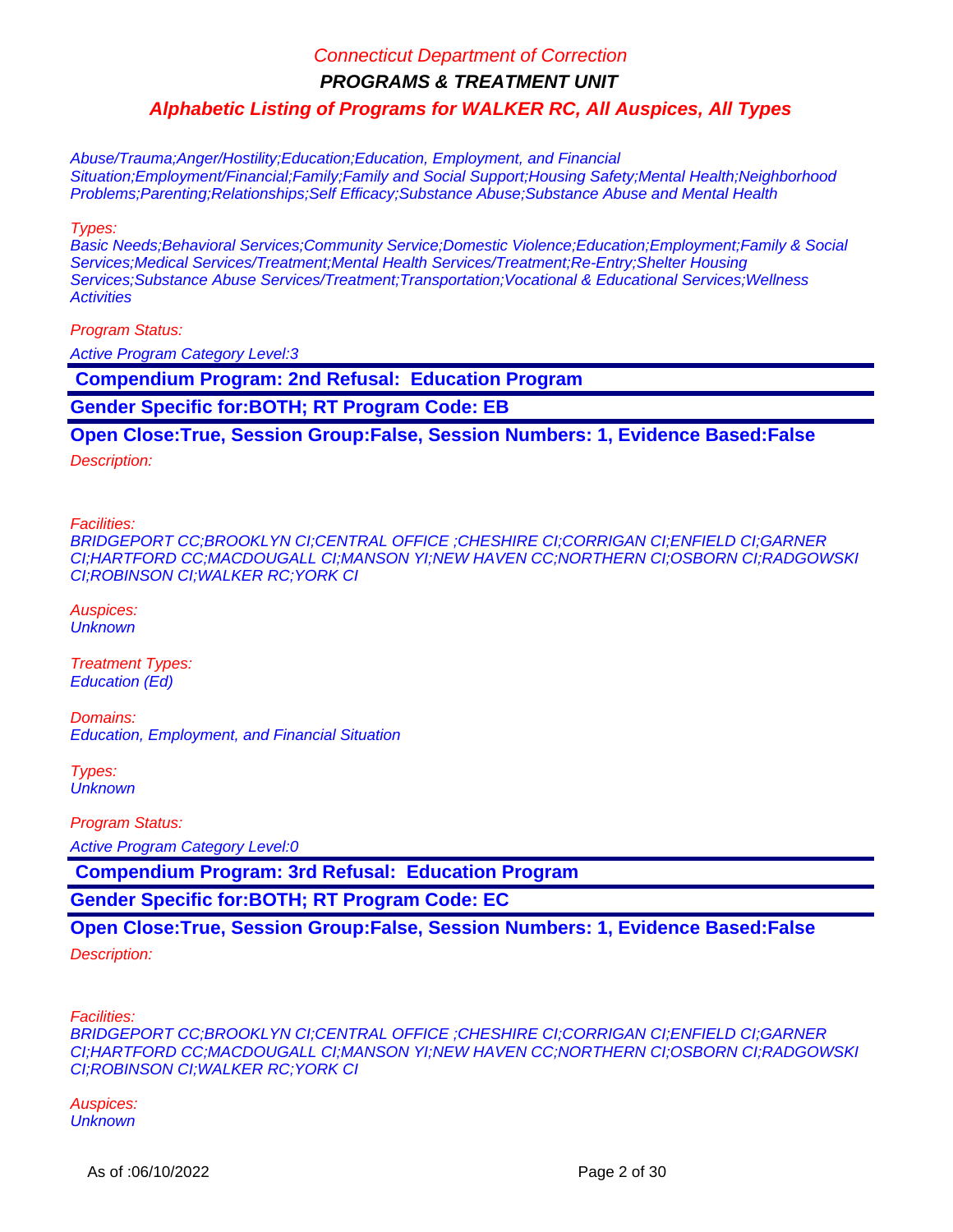Treatment Types: Education (Ed)

Domains: Education, Employment, and Financial Situation

Types: **Unknown** 

Program Status: Active Program Category Level:0

 **Compendium Program: 5 or 7 Day Job Assignments**

**Gender Specific for:BOTH; RT Program Code: L1**

**Open Close:True, Session Group:False, Session Numbers: 1, Evidence Based:False**

Description:

Facilities:

BRIDGEPORT CC;BROOKLYN CI;CENTRAL OFFICE ;CHESHIRE CI;CORRIGAN CI;CYBULSKI CI;ENFIELD CI;GARNER CI;HARTFORD CC;MACDOUGALL CI;MANSON YI;NEW HAVEN CC;NORTHERN CI;OSBORN CI;RADGOWSKI CI;ROBINSON CI;WALKER RC;WILLARD CI;YORK CI

Auspices: **Unknown** 

Treatment Types: Life Skills (LS)

Domains: Education, Employment, and Financial Situation;Employment/Financial

Types: **Unknown** 

Program Status:

Active Program Category Level:2

 **Compendium Program: Addiction Services - Assessment & Orientation**

**Gender Specific for:BOTH; RT Program Code: 0**

### **Open Close:True, Session Group:False, Session Numbers: 1, Evidence Based:False**

Description:

Addiction Services - Assessment and Orientation consists of one or two sessions designed to assess the appropriate Treatment Needs Assessment Score to be assigned to each offender, provide basic substance abuse education. It provides the offender with information about available community resources, and provides the offender with information on available substance abuse treatment programs available throughout the Connecticut Department of Correction.

Facilities: MANSON YI;WALKER RC;YORK CI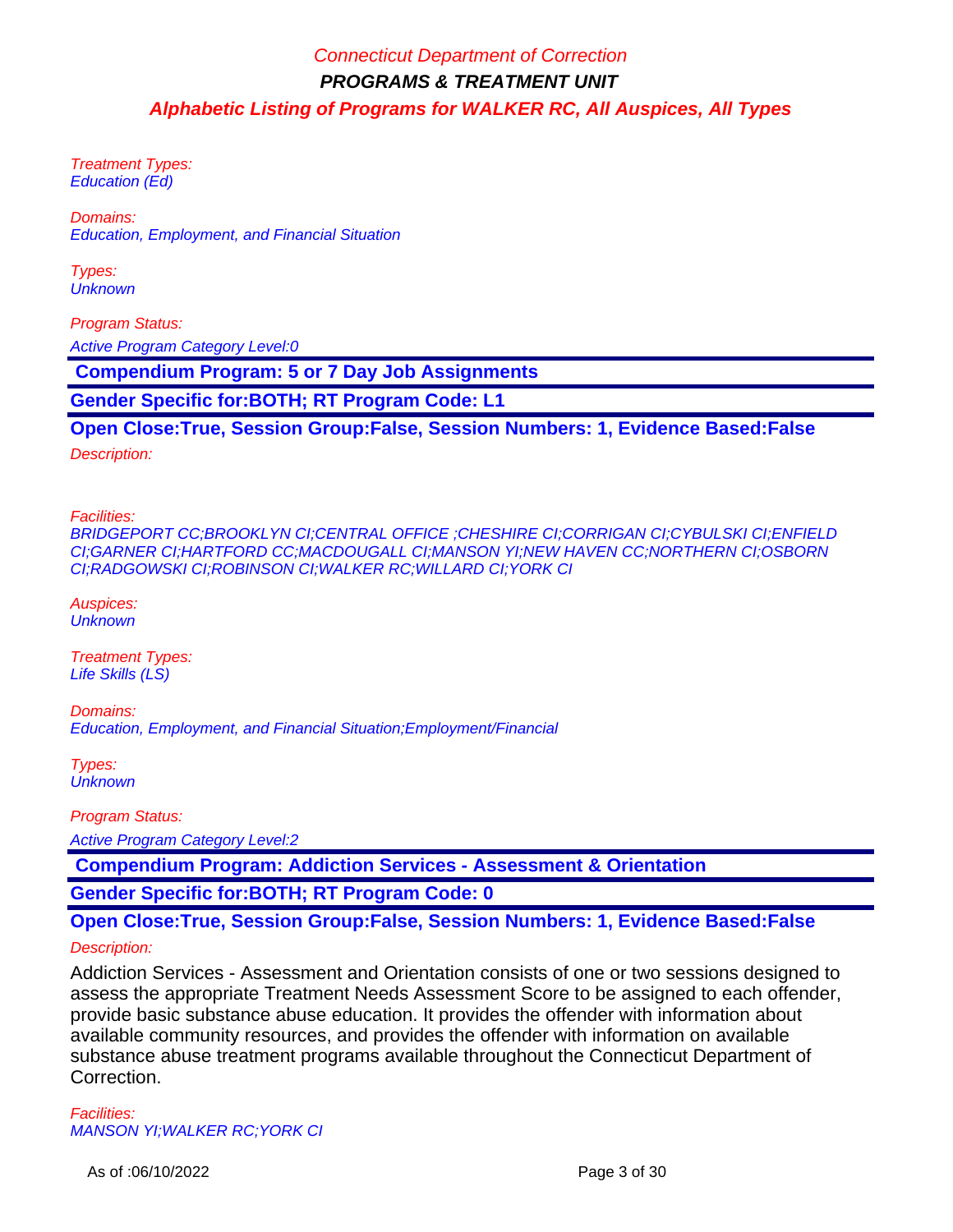Auspices: Addiction Services

Treatment Types: Substance Abuse (SA)

Domains: Substance Abuse;Substance Abuse and Mental Health

Types: Addiction;Re-Entry

Program Status: Active Program Category Level:1

 **Compendium Program: Administrative Segregation Phase 2**

**Gender Specific for:MALE; RT Program Code: 07**

**Open Close:False, Session Group:True, Session Numbers: 16, Evidence Based:False**

Description:

Phase Two programming for offenders classified to Administrative Segregation. Modules of programming include: Orientation and Communication, Controlling Your Anger, and A Better Way.

Facilities: WALKER RC

Auspices: **All Facility Staff** 

Treatment Types: Behavior Modification (BM)

Domains: Criminal Attitudes and Behavioral Patterns

Types: Administrative Segregation

Program Status:

Active Program Category Level:1

 **Compendium Program: Administrative Segregation Phase 3**

**Gender Specific for:MALE; RT Program Code: 08**

# **Open Close:False, Session Group:True, Session Numbers: 16, Evidence Based:False**

### Description:

Phase Three programming for offenders classified to Administrative Segregation. Modules of programming include: How to do your Bid, Relapse Prevention, and Bridge Group.

Facilities: WALKER RC

#### Auspices:

As of :06/10/2022 Page 4 of 30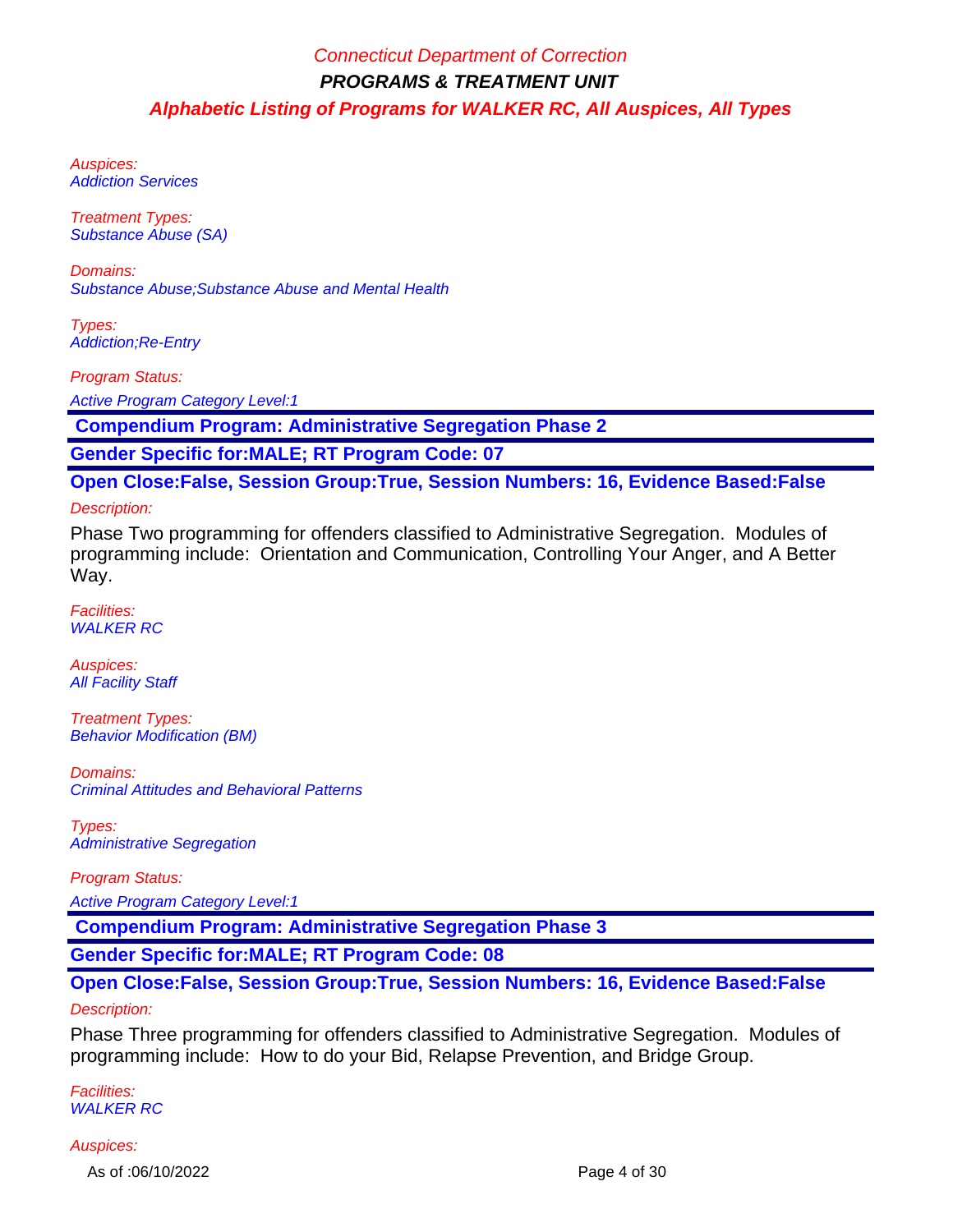**All Facility Staff** 

Treatment Types: Behavior Modification (BM)

Domains: Criminal Attitudes and Behavioral Patterns

Types: Administrative Segregation

Program Status:

Active Program Category Level:1

 **Compendium Program: Alcoholics Anonymous**

**Gender Specific for:BOTH; RT Program Code: 0**

**Open Close:True, Session Group:False, Session Numbers: 1, Evidence Based:False**

#### Description:

This is a 12-Step Fellowship self-help group for men and women who provide mutual support in obtaining and maintaining sobriety while also helping others to recover from alcoholism. Meetings, in a variety of formats (Big Book, Step Meetings, Speaker, etc.), are held on a weekly basis. Addiction Services or Volunteer Services staff coordinate the meetings and provide oversight for the program.

Facilities:

BRIDGEPORT CC;BROOKLYN CI;CORRIGAN CI;CYBULSKI CI;GARNER CI;HARTFORD CC;MACDOUGALL CI;MANSON YI;NEW HAVEN CC;RADGOWSKI CI;ROBINSON CI;WALKER RC;WILLARD CI;YORK CI

Auspices: Addiction Services;Volunteer Services

Treatment Types: Behavior Modification (BM);Substance Abuse (SA)

Domains: Substance Abuse;Substance Abuse and Mental Health

Types: Addiction;Re-Entry

Program Status: Active Program Category Level:3

 **Compendium Program: Catholic Bible Study**

**Gender Specific for:BOTH; RT Program Code: 0**

### **Open Close:True, Session Group:False, Session Numbers: 1, Evidence Based:False**

### Description:

An academic study of the books of the bible or biblical topics and themes. This program seeks to foster understanding of scripture and help inmates develop self-awareness and personal growth based on biblical principles.

#### Facilities:

As of :06/10/2022 Page 5 of 30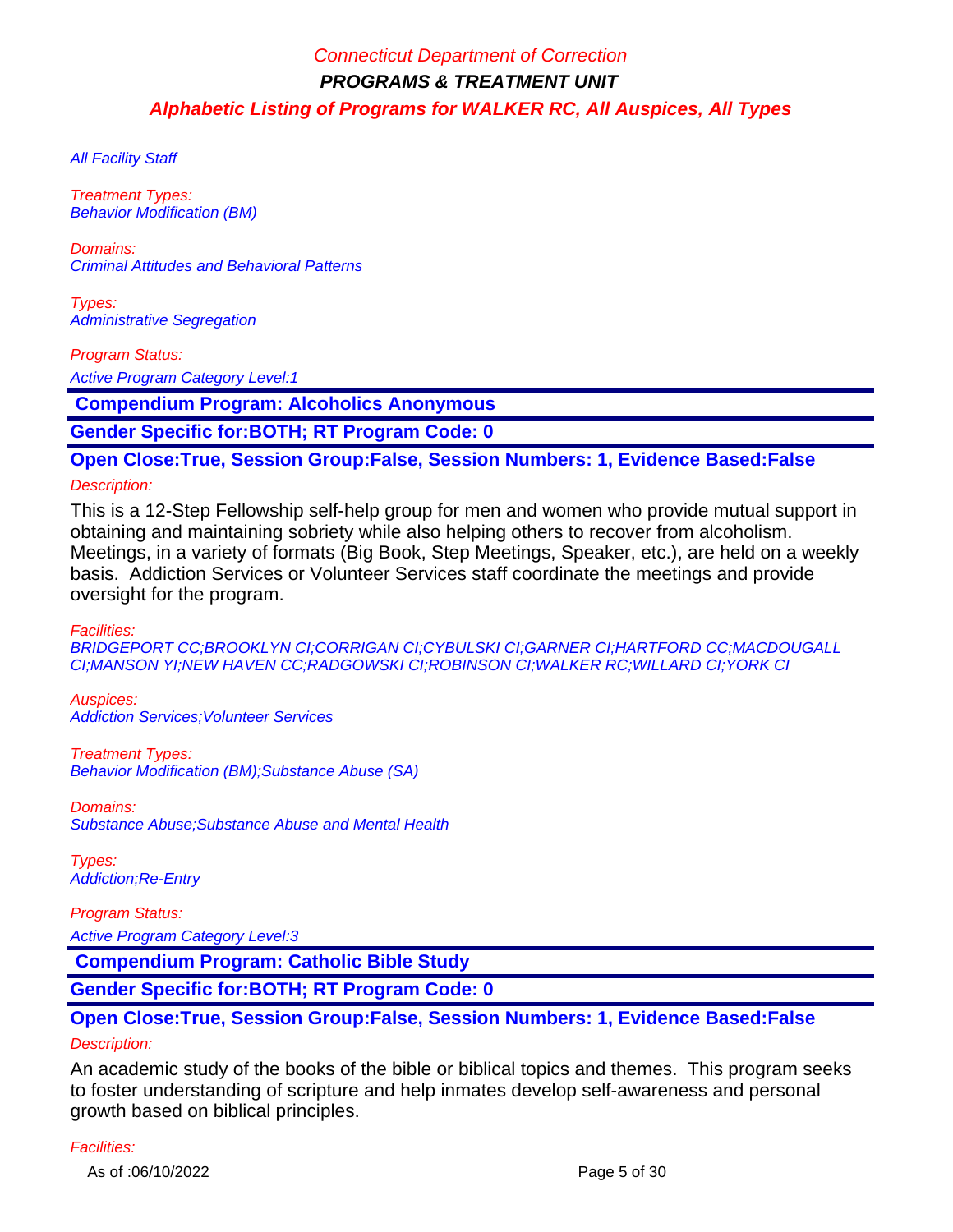BRIDGEPORT CC;BROOKLYN CI;CHESHIRE CI;CYBULSKI CI;ENFIELD CI;GARNER CI;HARTFORD CC;MACDOUGALL CI;MANSON YI;NEW HAVEN CC;OSBORN CI;RADGOWSKI CI;WALKER RC;WILLARD CI;YORK CI

Auspices: Religious Services ;Volunteer Services

Treatment Types: **Unknown** 

Domains: **Unknown** 

Types: **Religious** 

Program Status:

Active Program Category Level:3

 **Compendium Program: Catholic Worship Service**

**Gender Specific for:BOTH; RT Program Code: 0**

**Open Close:True, Session Group:False, Session Numbers: 1, Evidence Based:False**

Description:

The weekly Catholic service is the Mass (or a communion service when Mass cannot be held due to the unavailability of a priest). Fulfills constitutional right to worship.

Facilities:

BRIDGEPORT CC;BROOKLYN CI;CHESHIRE CI;CORRIGAN CI;CYBULSKI CI;ENFIELD CI;GARNER CI;HARTFORD CC;MACDOUGALL CI;MANSON YI;NEW HAVEN CC;OSBORN CI;RADGOWSKI CI;ROBINSON CI;WALKER RC;WILLARD CI;YORK CI

Auspices: Religious Services ;Volunteer Services

Treatment Types: **Unknown** 

Domains: **Unknown** 

Types: Worship Services

Program Status:

Active Program Category Level:3

 **Compendium Program: Certified Birth Certificate or Registration of Birth**

**Gender Specific for:BOTH; RT Program Code: I2**

**Open Close:True, Session Group:False, Session Numbers: 1, Evidence Based:False**

Description:

\*\*\*\*

Facilities: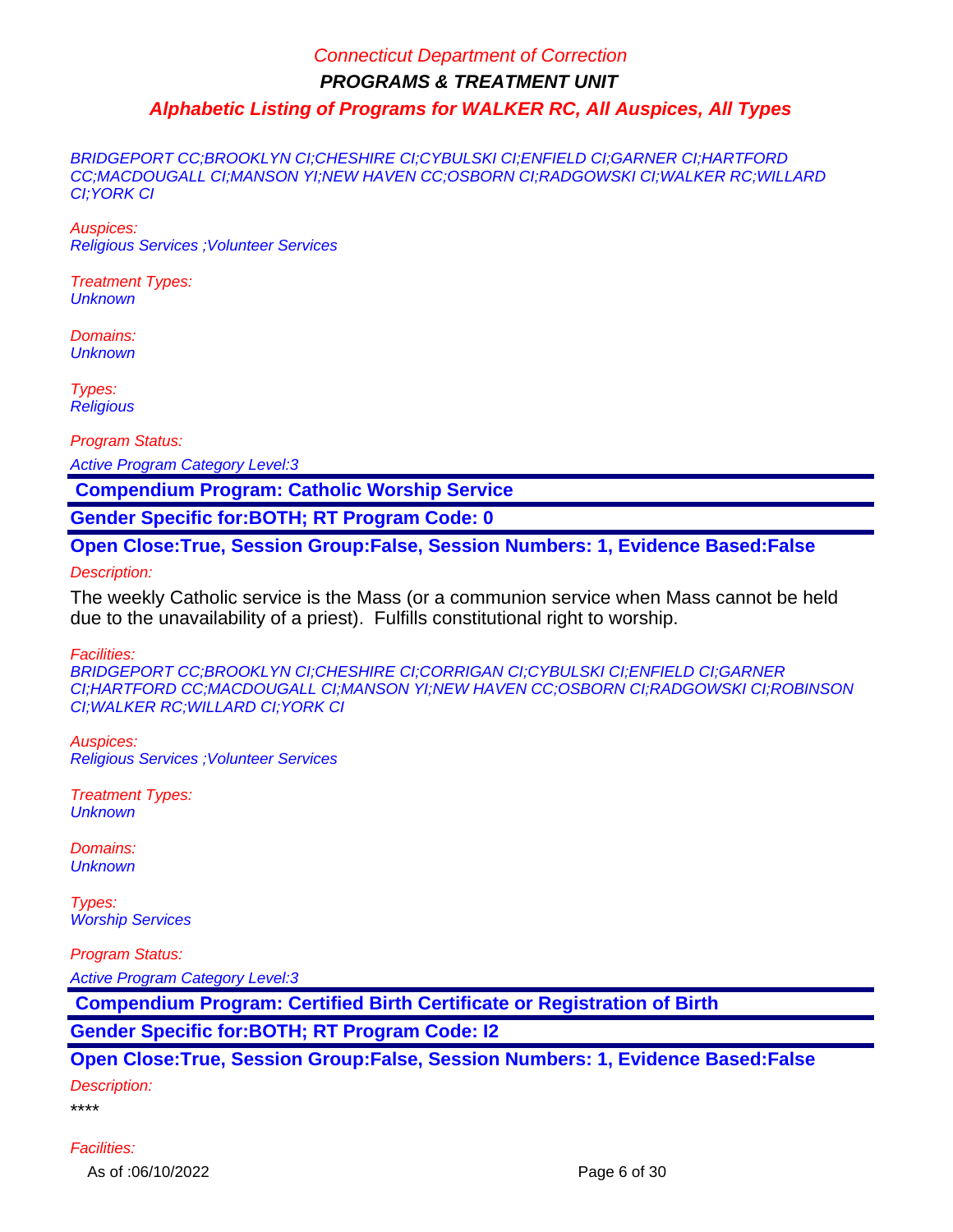BRIDGEPORT CC;BROOKLYN CI;CENTRAL OFFICE ;CHESHIRE CI;CORRIGAN CI;CYBULSKI CI;ENFIELD CI;GARNER CI;HARTFORD CC;MACDOUGALL CI;MANSON YI;NEW HAVEN CC;NORTHERN CI;OSBORN CI;RADGOWSKI CI;ROBINSON CI;WALKER RC;WILLARD CI;YORK CI

Auspices: Programs & Treatment Unit

Treatment Types: Reintegration Enhancement/Relapse Prevention (RERP)

Domains: Education, Employment, and Financial Situation;Employment/Financial

Types: Re-Entry

Program Status:

Active Program Category Level:3

 **Compendium Program: Discharge Orientation**

**Gender Specific for:BOTH; RT Program Code: RD**

**Open Close:True, Session Group:False, Session Numbers: 1, Evidence Based:False**

Description:

Discharge Orientation is conducted either individually or in groups with offenders who are within a year of discharge to the community. Topics include: ID procurement; community programs; and related matters.

Facilities:

BRIDGEPORT CC;CHESHIRE CI;CORRIGAN CI;CYBULSKI CI;ENFIELD CI;GARNER CI;HARTFORD CC;MACDOUGALL CI;MANSON YI;NEW HAVEN CC;OSBORN CI;RADGOWSKI CI;ROBINSON CI;WALKER RC;WILLARD CI;YORK CI

Auspices: Programs & Treatment Unit

Treatment Types: Reintegration Enhancement/Relapse Prevention (RERP)

Domains: Education, Employment, and Financial Situation;Family and Social Support

Types: Re-Entry

Program Status:

Active Program Category Level:3

 **Compendium Program: DSS Connect Card**

**Gender Specific for:BOTH; RT Program Code: I7**

**Open Close:True, Session Group:False, Session Numbers: 1, Evidence Based:False**

Description:

\*\*\*\*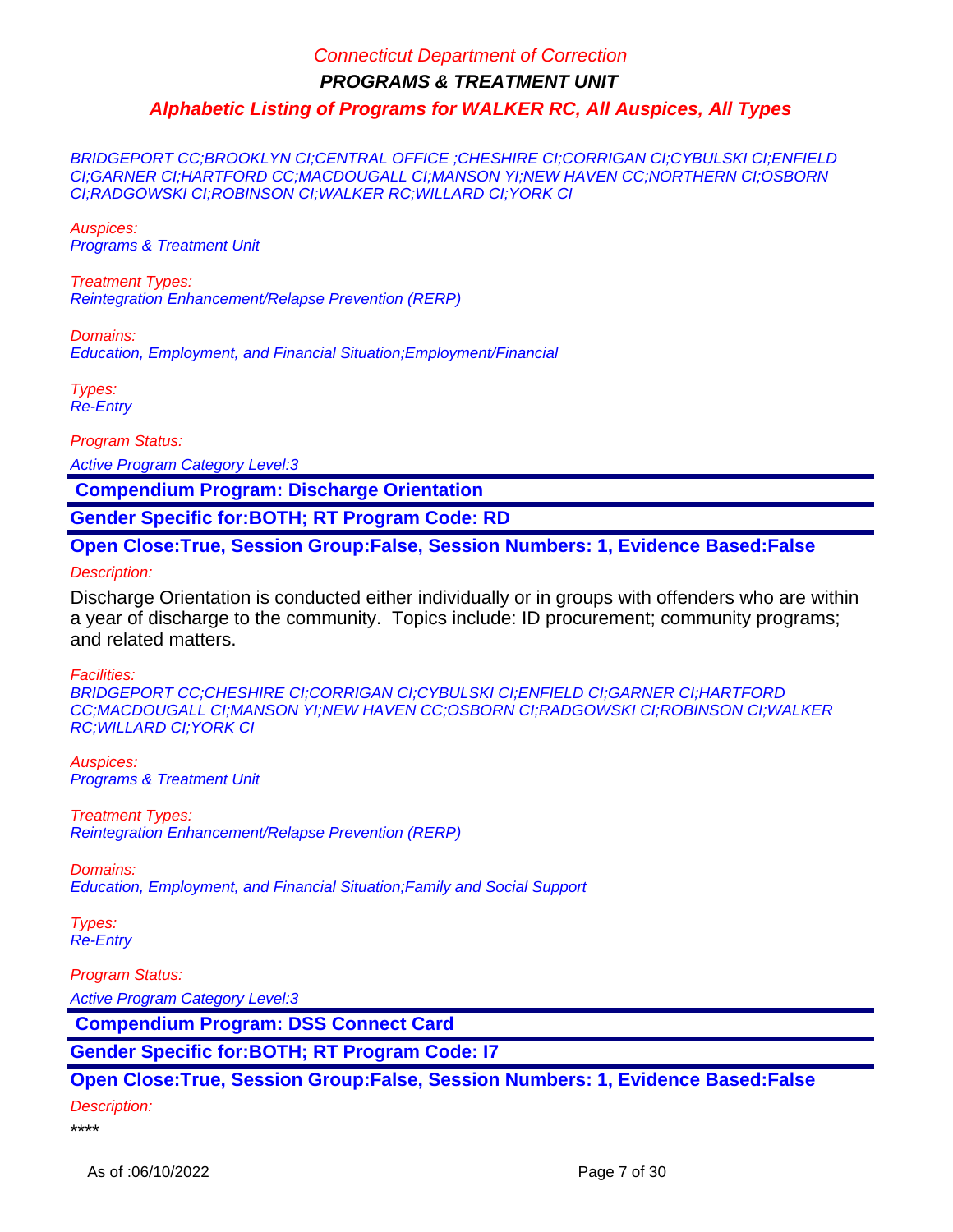Facilities:

BRIDGEPORT CC;BROOKLYN CI;CENTRAL OFFICE ;CHESHIRE CI;CORRIGAN CI;CYBULSKI CI;ENFIELD CI;GARNER CI;HARTFORD CC;MACDOUGALL CI;MANSON YI;NEW HAVEN CC;NORTHERN CI;OSBORN CI;RADGOWSKI CI;ROBINSON CI;WALKER RC;WILLARD CI;YORK CI

Auspices: Programs & Treatment Unit

Treatment Types: Reintegration Enhancement/Relapse Prevention (RERP)

Domains:

Education, Employment, and Financial Situation;Employment/Financial

Types: Re-Entry

Program Status:

Active Program Category Level:3

 **Compendium Program: Education Needs to be Identified by USD#1**

**Gender Specific for:BOTH; RT Program Code: E1**

**Open Close:True, Session Group:False, Session Numbers: 1, Evidence Based:False** Description:

A transcript review of educational needs will be completed for inmates.

Facilities:

BRIDGEPORT CC;BROOKLYN CI;CENTRAL OFFICE ;CHESHIRE CI;CORRIGAN CI;CYBULSKI CI;ENFIELD CI;GARNER CI;HARTFORD CC;MACDOUGALL CI;MANSON YI;NEW HAVEN CC;NORTHERN CI;OSBORN CI;RADGOWSKI CI;ROBINSON CI;WALKER RC;WILLARD CI;YORK CI

Auspices: **Unknown** 

Treatment Types: Education (Ed)

Domains: Education, Employment, and Financial Situation

Types: **Unknown**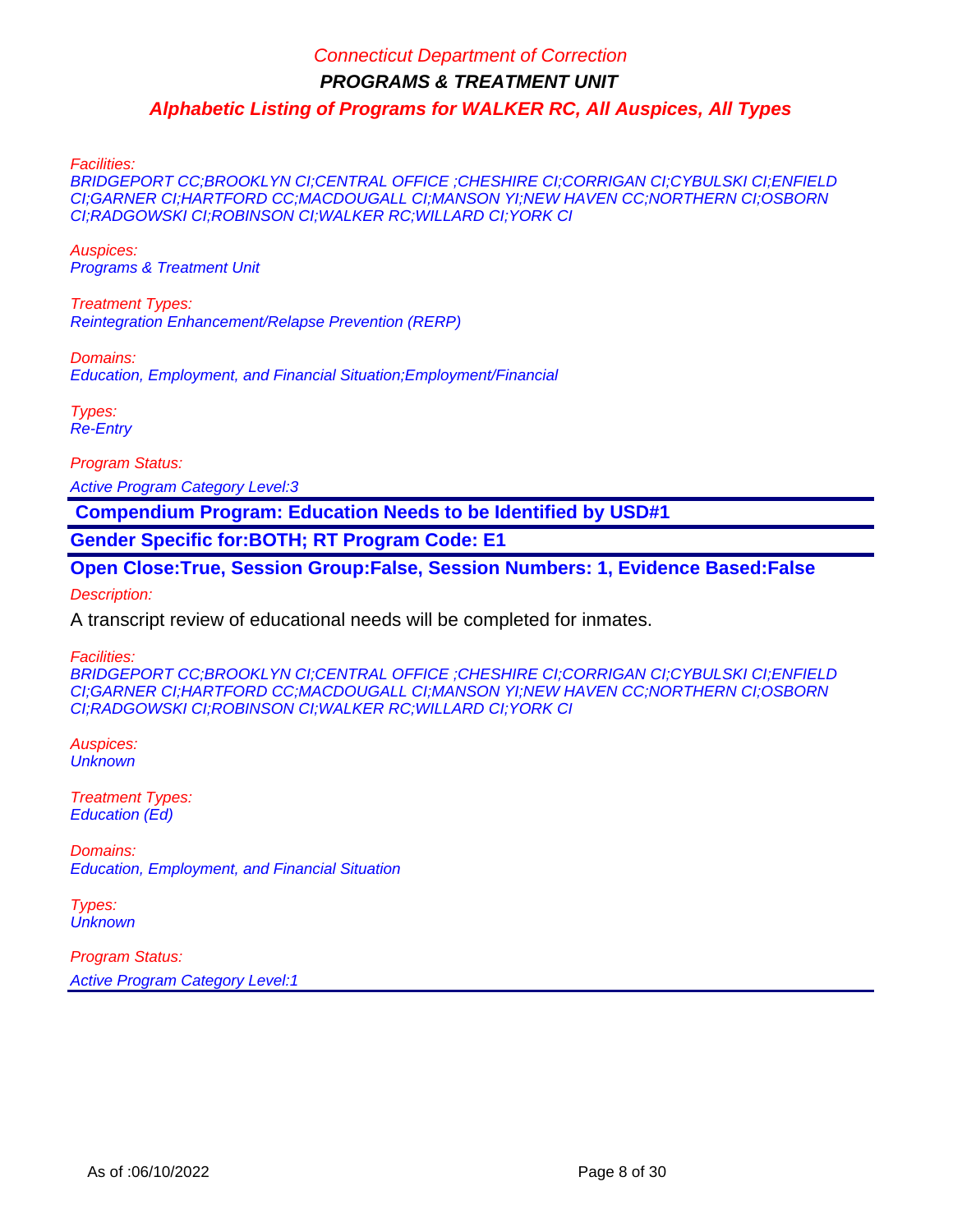**Compendium Program: Educational, Career Resources and Job Fairs**

**Gender Specific for:BOTH; RT Program Code: 0**

**Open Close:True, Session Group:False, Session Numbers: 1, Evidence Based:False** Description:

These types of Fairs are conducted in the form of a professional conference for students. The educational staff invite a keynote speaker and students proceed to attend individual workshops or resource stations that provide information about potential employment or post secondary educational opportunities. The goal of these Fairs is to assist inmates with their transition plans before they return to the community.

Facilities: CYBULSKI CI;MACDOUGALL CI;MANSON YI;OSBORN CI;WALKER RC;WILLARD CI;YORK CI

Auspices: Addiction Services;USD#1

Treatment Types: Life Skills (LS);Reintegration Enhancement/Relapse Prevention (RERP)

Domains:

Education;Education, Employment, and Financial Situation;Employment/Financial;Family;Mental Health;Parenting;Peer Associations;Relationships;Self Efficacy;Substance Abuse

Types: Academic Education;Re-Entry

Program Status:

Active Program Category Level:3

 **Compendium Program: Expired Photo Driver's License**

**Gender Specific for:BOTH; RT Program Code: I3**

**Open Close:True, Session Group:False, Session Numbers: 1, Evidence Based:False**

Description:

\*\*\*\*

Facilities:

BRIDGEPORT CC;BROOKLYN CI;CENTRAL OFFICE ;CHESHIRE CI;CORRIGAN CI;CYBULSKI CI;ENFIELD CI;GARNER CI;HARTFORD CC;MACDOUGALL CI;MANSON YI;NEW HAVEN CC;NORTHERN CI;OSBORN CI;RADGOWSKI CI;ROBINSON CI;WALKER RC;WILLARD CI;YORK CI

Auspices: Programs & Treatment Unit

Treatment Types: Reintegration Enhancement/Relapse Prevention (RERP)

Domains: Education, Employment, and Financial Situation

Types: Re-Entry

As of :06/10/2022 Page 9 of 30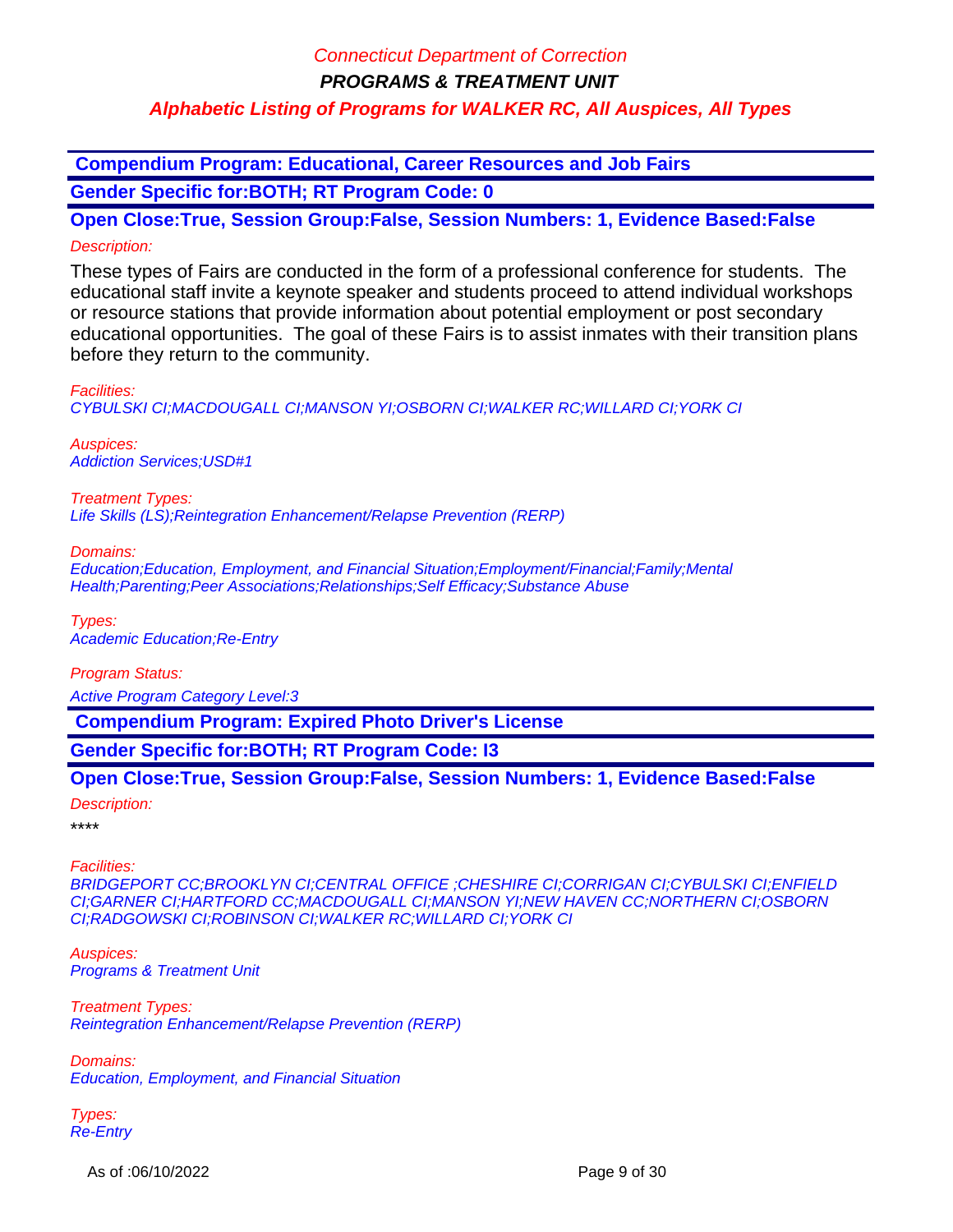Program Status:

Active Program Category Level:3

 **Compendium Program: Fit for Business: DNA of Entrepreneurship** 

**Gender Specific for:MALE; RT Program Code: 0**

**Open Close:True, Session Group:False, Session Numbers: 10, Evidence Based:False**

#### Description:

Participants learn the nuts and bolts of launching a business and how to set it on a path for success. Components include corporation, financing, business planning, marketing, social media and go-to-market strategies.

Facilities: MACDOUGALL CI;WALKER RC

Auspices: Volunteer Services

Treatment Types: Aggression Replacement Training (ART);Life Skills (LS)

Domains: Criminal Attitudes and Behavioral Patterns;Peer Associations

Types: **Unknown** 

Program Status: Active Program Category Level:1

 **Compendium Program: General Referral for ASU (Addiction Services Unit) Program Gender Specific for:BOTH; RT Program Code: A1**

**Open Close:True, Session Group:False, Session Numbers: 1, Evidence Based:False** Description:

Facilities:

BRIDGEPORT CC;BROOKLYN CI;CENTRAL OFFICE ;CHESHIRE CI;CORRIGAN CI;CYBULSKI CI;ENFIELD CI;GARNER CI;HARTFORD CC;MACDOUGALL CI;MANSON YI;NEW HAVEN CC;NORTHERN CI;OSBORN CI;RADGOWSKI CI;ROBINSON CI;WALKER RC;WILLARD CI;YORK CI

Auspices: **Unknown** 

Treatment Types: Substance Abuse (SA)

Domains: Substance Abuse and Mental Health

Types: **Unknown** 

As of :06/10/2022 **Page 10 of 30**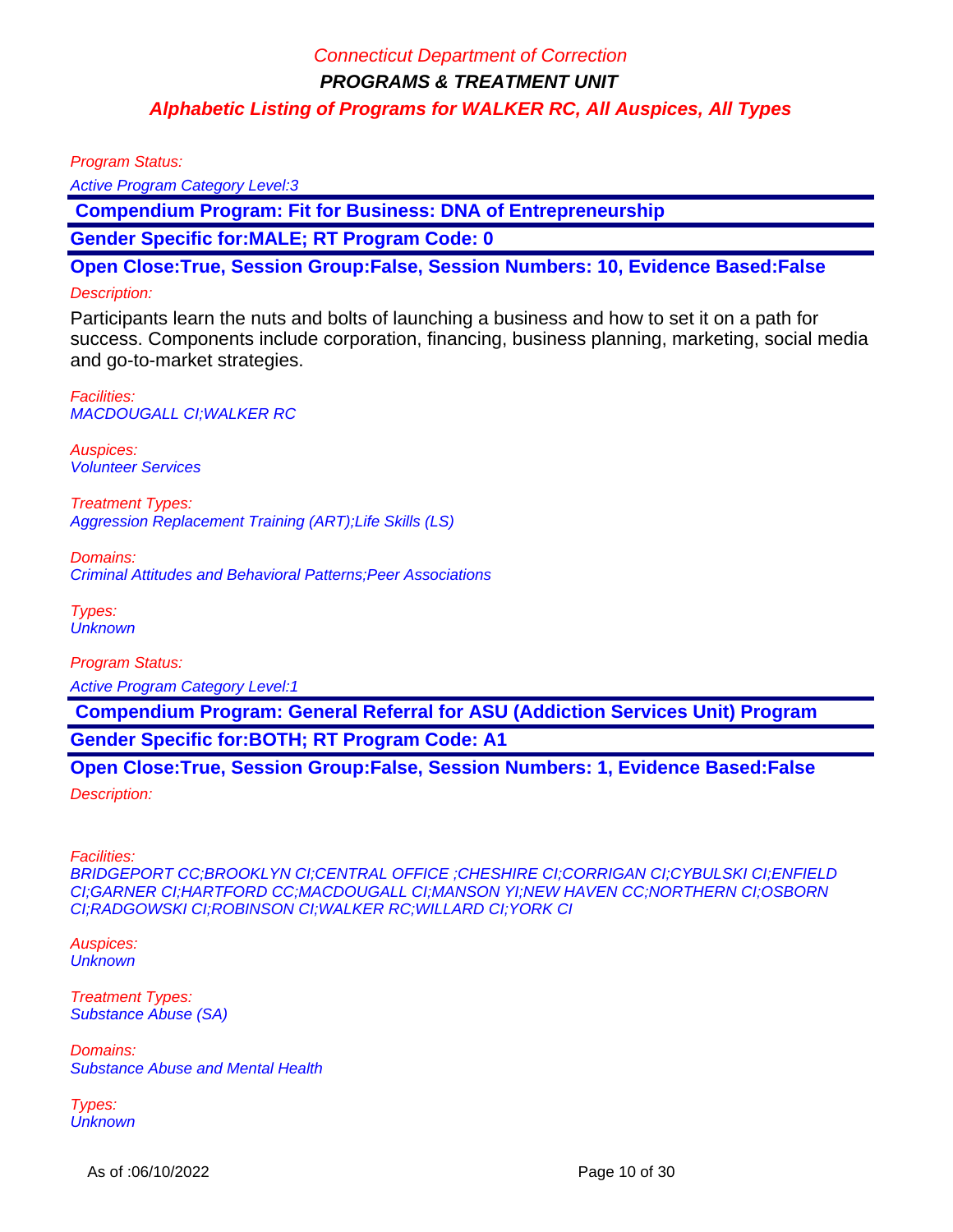Program Status:

Active Program Category Level:1

 **Compendium Program: General Referral for Vocational Education**

**Gender Specific for:BOTH; RT Program Code: E2**

**Open Close:True, Session Group:False, Session Numbers: 1, Evidence Based:False**

#### Description:

A review of vocational education needs will be completed for inmates.

Facilities:

BRIDGEPORT CC;BROOKLYN CI;CENTRAL OFFICE ;CHESHIRE CI;CORRIGAN CI;CYBULSKI CI;ENFIELD CI;GARNER CI;HARTFORD CC;MACDOUGALL CI;MANSON YI;NEW HAVEN CC;NORTHERN CI;OSBORN CI;RADGOWSKI CI;ROBINSON CI;WALKER RC;WILLARD CI;YORK CI

Auspices: **Unknown** 

Treatment Types: Education (Ed)

Domains: Education, Employment, and Financial Situation

Types: **Unknown**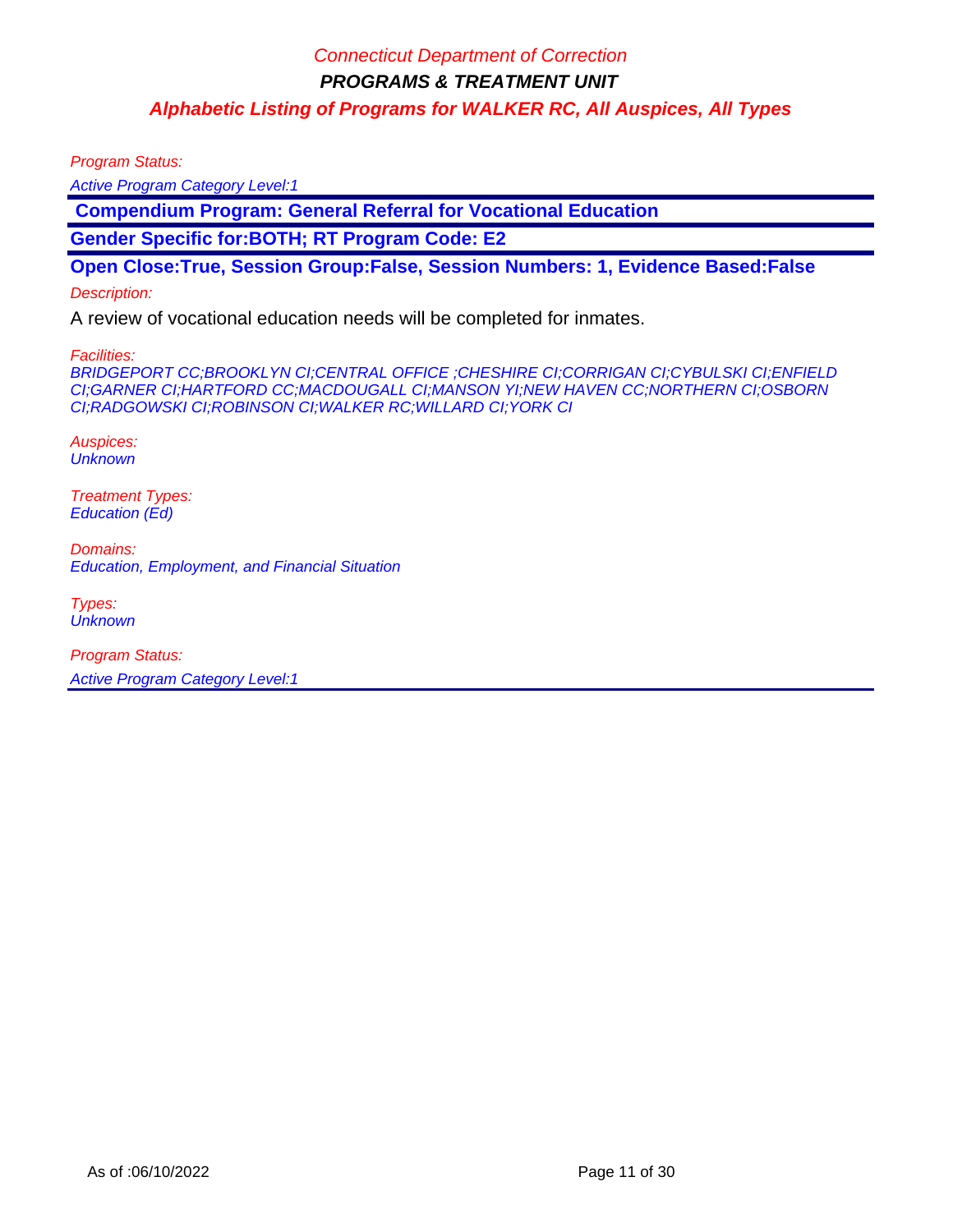**Compendium Program: High School Diploma Programs**

**Gender Specific for:BOTH; RT Program Code: 0**

**Open Close:True, Session Group:False, Session Numbers: 1, Evidence Based:False** Description:

The USD #1 offers opportunities for earning a high school diploma through either USD # 1's Adult Education Program or in some cases in collaboration with USD #1 and the local town/city. To receive a diploma from the local city/town, the former school district must be willing to cooperate with USD #1. USD #1 Adult Education opportunities include the following:

1. The General Education Development (GED) exam provides qualified offenders the opportunity to participate in the examination process in order to receive a Connecticut State High School Diploma.

2. The High School Equivalency Program provides qualified offenders the opportunity to earn the 20 credit hours (120 hours per credit) required to receive a Connecticut High School Diploma.

3. Credit Diploma Program (CDP) provides qualified offenders the opportunity to earn the 20 credit hours (50 hours per credit) required to receive a USD #1 Adult Education High School Diploma.

4. The External Diploma Program (EDP) provides qualified offenders the opportunity to complete a competency portfolio in order to receive a USD #1 Adult Education High School Diploma.

Not all programs are available at all sites, and USD #1 staff review these options with prospective students to assist in the decision regarding which high school diploma program best meets his/her needs.

Facilities:

BRIDGEPORT CC;BROOKLYN CI;CENTRAL OFFICE ;CHESHIRE CI;CORRIGAN CI;CYBULSKI CI;ENFIELD CI;GARNER CI;HARTFORD CC;MACDOUGALL CI;MANSON YI;NEW HAVEN CC;NORTHERN CI;OSBORN CI;RADGOWSKI CI;ROBINSON CI;WALKER RC;WILLARD CI;YORK CI

Auspices:  $USD#1$ 

Treatment Types: Education (Ed)

Domains: Education, Employment, and Financial Situation

Types: Academic Education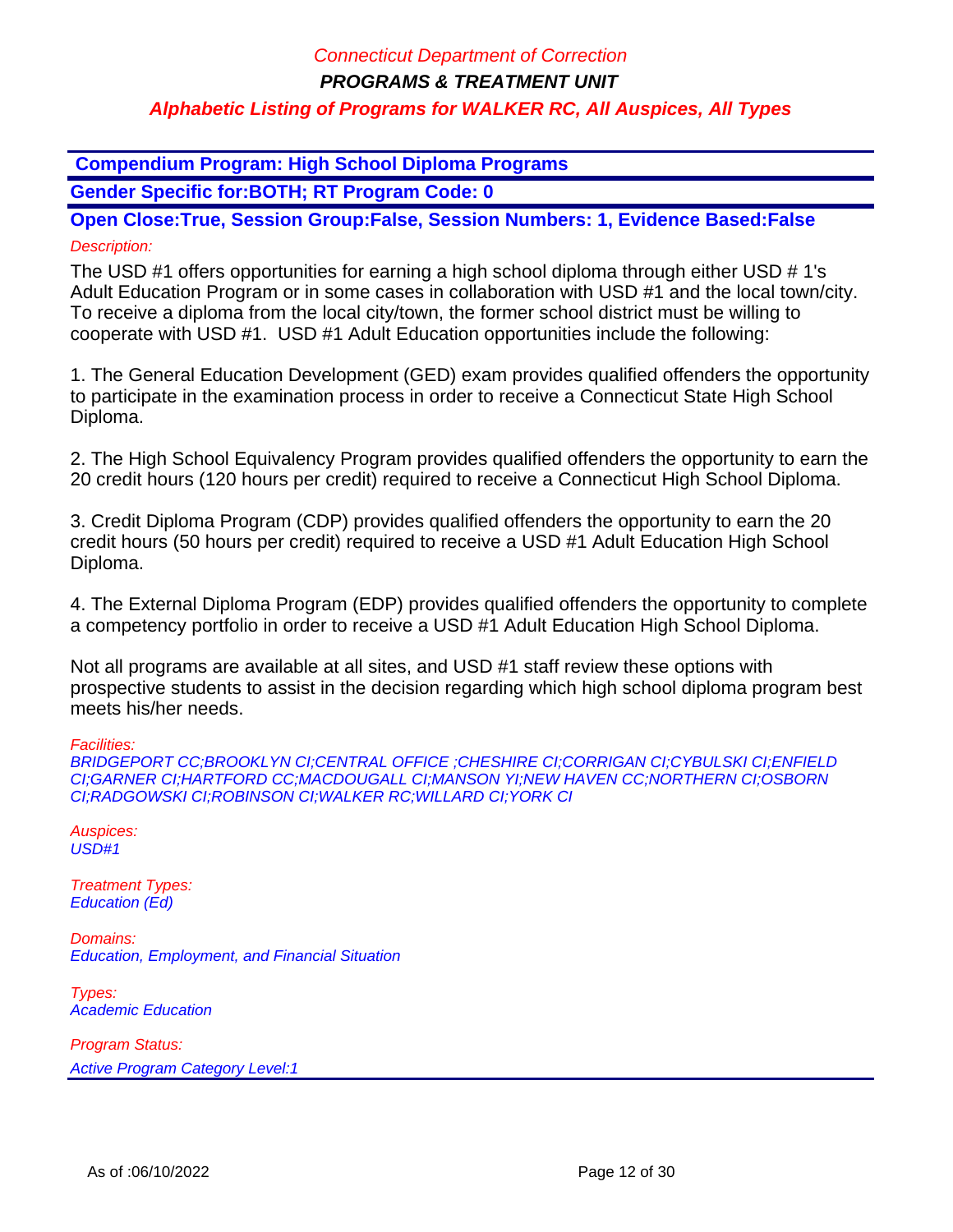**Compendium Program: HIV Counseling, Testing & Risk Reduction Education Gender Specific for:BOTH; RT Program Code: 0**

**Open Close:True, Session Group:False, Session Numbers: 1, Evidence Based:False** Description:

When inmates are tested for HIV, the department provides standardized counseling by Department of Public Health certified counselors before and after testing. Counseling components include what HIV and AIDS are, how to get it, how to avoid getting it, what it means to be HIV positive, how to take care of oneself if one is HIV positive, and help in dealing with the associated feelings.

Facilities:

BRIDGEPORT CC;BROOKLYN CI;CHESHIRE CI;CORRIGAN CI;CYBULSKI CI;ENFIELD CI;GARNER CI;MACDOUGALL CI;MANSON YI;NORTHERN CI;OSBORN CI;ROBINSON CI;WALKER RC;WILLARD CI;YORK CI

Auspices: **Health Services** 

Treatment Types: Family Support (FS);Medical (Med)

Domains: Peer Associations

Types: Health Education;Medical

Program Status:

Active Program Category Level:3

 **Compendium Program: HIV Support Services**

**Gender Specific for:BOTH; RT Program Code: 0**

# **Open Close:True, Session Group:False, Session Numbers: 1, Evidence Based:False**

### Description:

The Department demonstrates a collaborative approach in providing HIV support services to inmates in all facilities. A UCONN (Contracted) Heath Services Team coordinates testing and counseling services; the Department's School District conducts classroom instruction about HIV; the Department's Addiction Services Unit Counselors provide HIV education and prevention counseling; a number of volunteers serve as "buddies" or sponsors; and Hartford's Community Partners in Action (CPA) receives funding from foundations, grants as well as support from the state's Department of Mental Health and Addiction Services to operate the "Beyond Fear" Program. Altogether the Department hosts a complete program that includes counseling, testing, education focus groups, videos, intervention strategies and is able to assist discharging inmates with need for such services as housing, medical treatment, food, clothing and transportation.

New Beginnings and AIDS Awareness Day has been added to the HIV Support Services program. New Beginnings is an HIV/AIDS support group.

#### Facilities: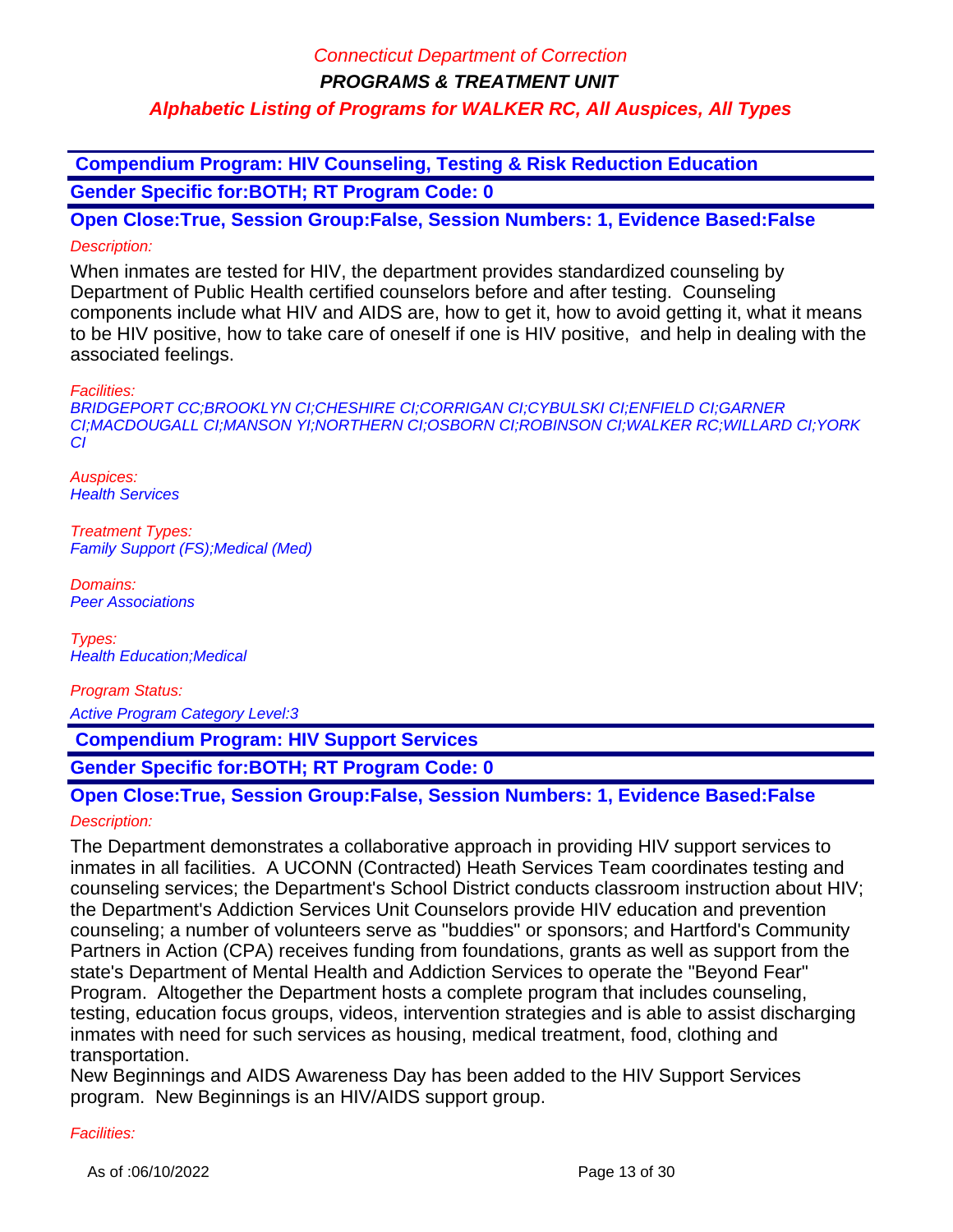BRIDGEPORT CC;BROOKLYN CI;CHESHIRE CI;CORRIGAN CI;CYBULSKI CI;ENFIELD CI;GARNER CI;HARTFORD CC;MACDOUGALL CI;MANSON YI;NEW HAVEN CC;NORTHERN CI;OSBORN CI;RADGOWSKI CI;WALKER RC;WILLARD CI;YORK CI

Auspices: Health Services;Volunteer Services

Treatment Types: Family Support (FS);Life Skills (LS);Medical (Med)

Domains: Peer Associations;Substance Abuse and Mental Health

Types: Health Education;Medical;Mental Health

Program Status:

Active Program Category Level:3

 **Compendium Program: Inmate Photo Program**

**Gender Specific for:MALE; RT Program Code: M8**

**Open Close:True, Session Group:False, Session Numbers: 1, Evidence Based:False**

Description:

Inmates register each month to take photos for a small fee and these photos are sent home or otherwise kept for personal use. Proceeds that are generated are held in a Special Activity Fund. From this fund, thousands of dollars have been donated to local charitable organizations each year, e.g. women's shelters, children's hospitals, youth organizations, and youth at risk programs.

#### Facilities:

CHESHIRE CI;CYBULSKI CI;ENFIELD CI;GARNER CI;MACDOUGALL CI;MANSON YI;ROBINSON CI;WALKER RC;WILLARD CI

Auspices: **All Facility Staff** 

Treatment Types: Family Support (FS)

Domains: Family and Social Support

Types: **Community Service**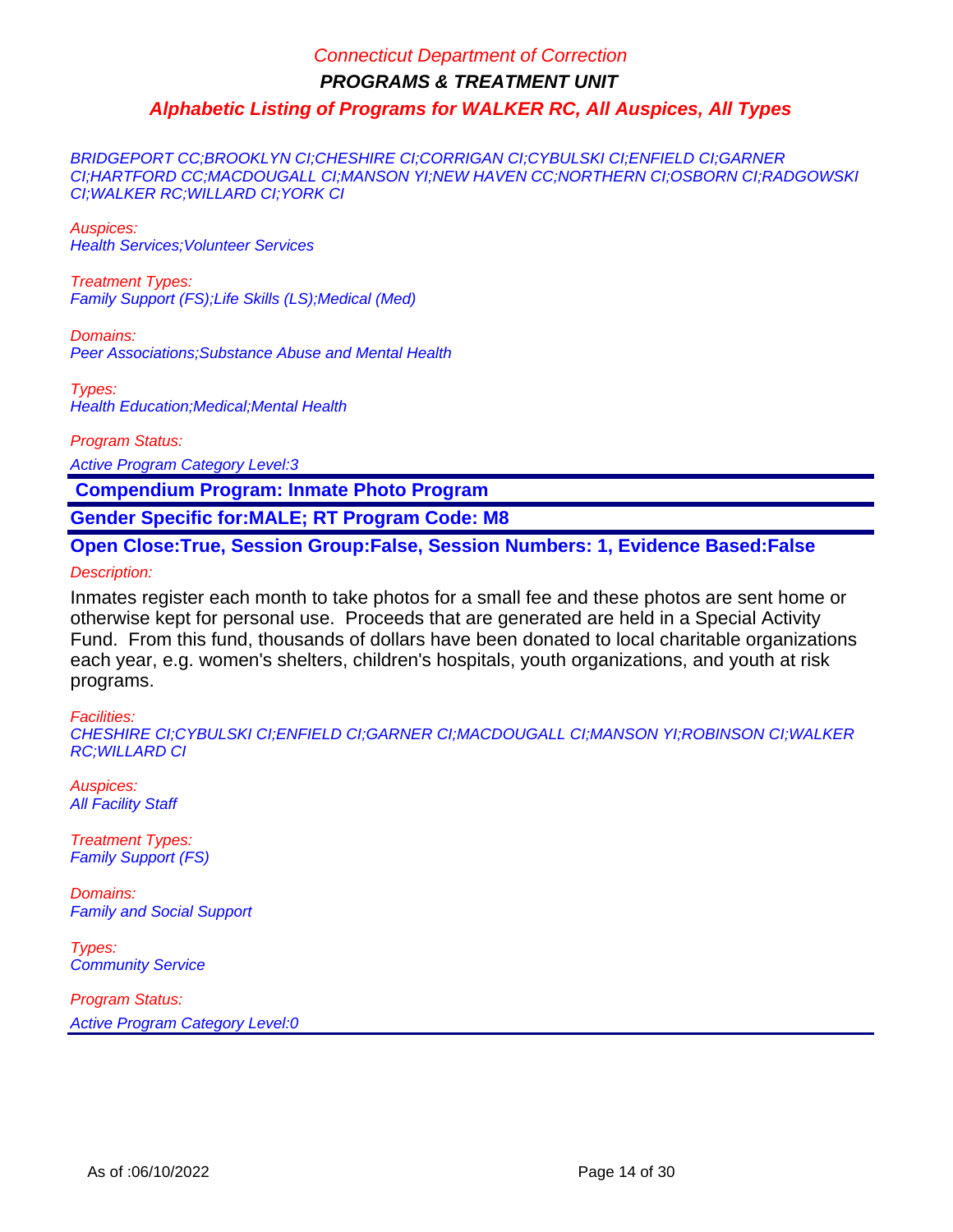**PROGRAMS & TREATMENT UNIT**

### **Alphabetic Listing of Programs for WALKER RC, All Auspices, All Types**

 **Compendium Program: Islamic Studies**

**Gender Specific for:MALE; RT Program Code: 0**

**Open Close:True, Session Group:False, Session Numbers: 1, Evidence Based:False**

### Description:

Islamic studies devoted to the study of prayer, meditation, self-examination and decision making for a spiritual life. This will assist inmates in confronting issues of life.

Facilities:

BRIDGEPORT CC;BROOKLYN CI;CYBULSKI CI;GARNER CI;HARTFORD CC;MACDOUGALL CI;MANSON YI;NEW HAVEN CC;OSBORN CI;ROBINSON CI;WALKER RC;WILLARD CI;YORK CI

Auspices: Religious Services

Treatment Types: **Unknown** 

Domains: **Unknown** 

Types: **Religious** 

Program Status:

Active Program Category Level:3

 **Compendium Program: Jewish Holy Day Observances**

**Gender Specific for:BOTH; RT Program Code: 0**

**Open Close:True, Session Group:False, Session Numbers: 1, Evidence Based:False**

Description:

The holy days of Rosh Hashanah, Sukkot, Hanukkah, Purim, Passover and Shavuot are observed with worship services and feasts.

Facilities:

CHESHIRE CI;CORRIGAN CI;HARTFORD CC;MACDOUGALL CI;NORTHERN CI;OSBORN CI;RADGOWSKI CI;WALKER RC;YORK CI

Auspices: Religious Services

Treatment Types: **Unknown** 

Domains: **Unknown** 

Types: **Religious**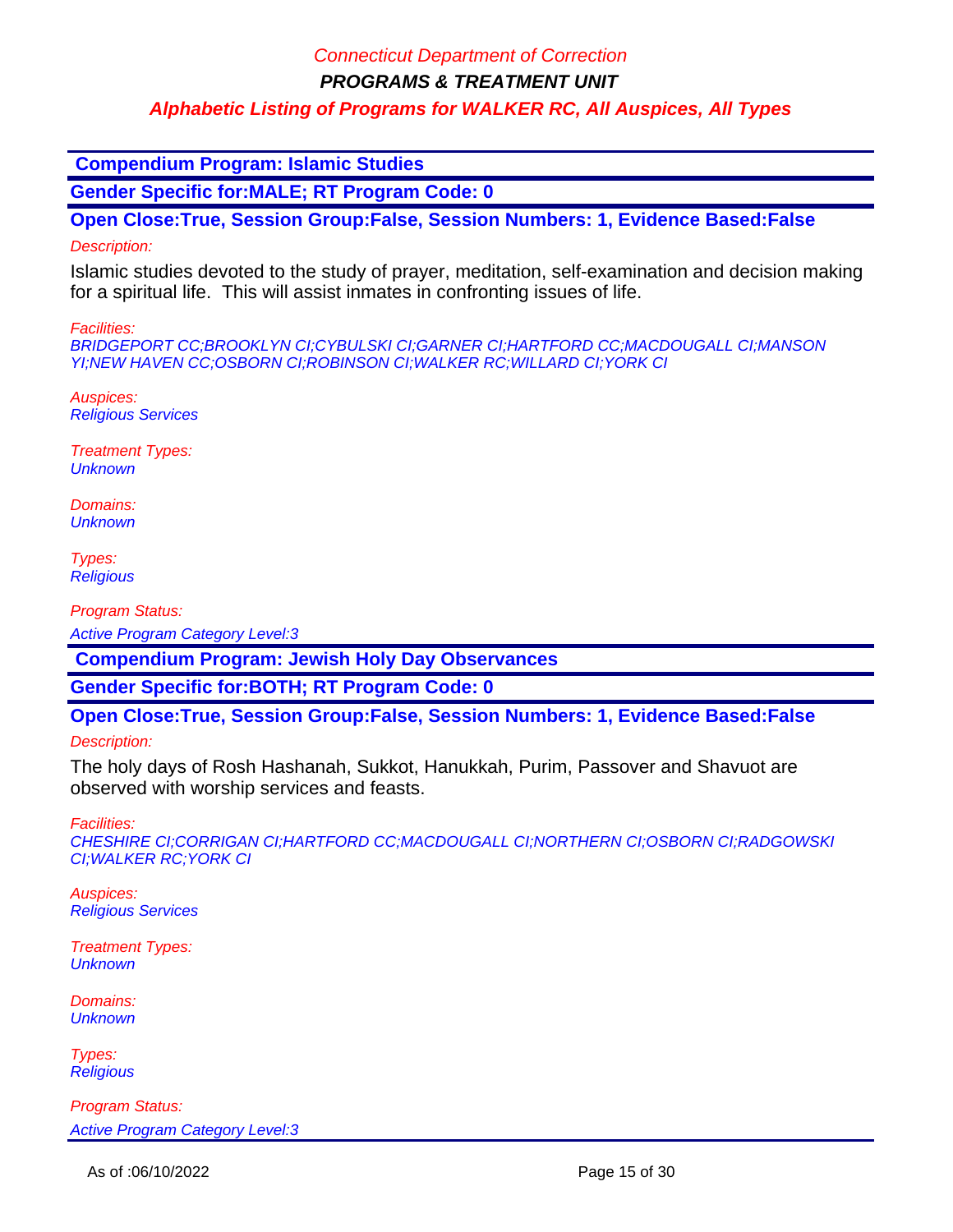**PROGRAMS & TREATMENT UNIT**

**Alphabetic Listing of Programs for WALKER RC, All Auspices, All Types**

 **Compendium Program: Jumah**

**Gender Specific for:MALE; RT Program Code: 0**

**Open Close:True, Session Group:False, Session Numbers: 1, Evidence Based:False**

Description:

Weekly collective Islamic worship service held on Friday between afternoon and late afternoon.

Facilities:

BRIDGEPORT CC;BROOKLYN CI;CHESHIRE CI;CORRIGAN CI;CYBULSKI CI;ENFIELD CI;GARNER CI;HARTFORD CC;MACDOUGALL CI;MANSON YI;NEW HAVEN CC;OSBORN CI;RADGOWSKI CI;ROBINSON CI;WALKER RC;WILLARD CI

Auspices: Religious Services

Treatment Types: **Unknown** 

Domains: **Unknown** 

Types: **Worship Services** 

Program Status:

Active Program Category Level:3

 **Compendium Program: Medicated Assisted Treatment Program**

**Gender Specific for:BOTH; RT Program Code: RX**

**Open Close:True, Session Group:False, Session Numbers: 1, Evidence Based:False**

Description:

Medicated Assisted treatment offered prior to discharge. Inmates will attend group counseling and receive social supports.

Facilities: BRIDGEPORT CC;HARTFORD CC;NEW HAVEN CC;ROBINSON CI;WALKER RC;YORK CI

Auspices: Addiction Services

Treatment Types: Substance Abuse (SA)

Domains: Substance Abuse;Substance Abuse and Mental Health

Types: Substance Abuse Services/Treatment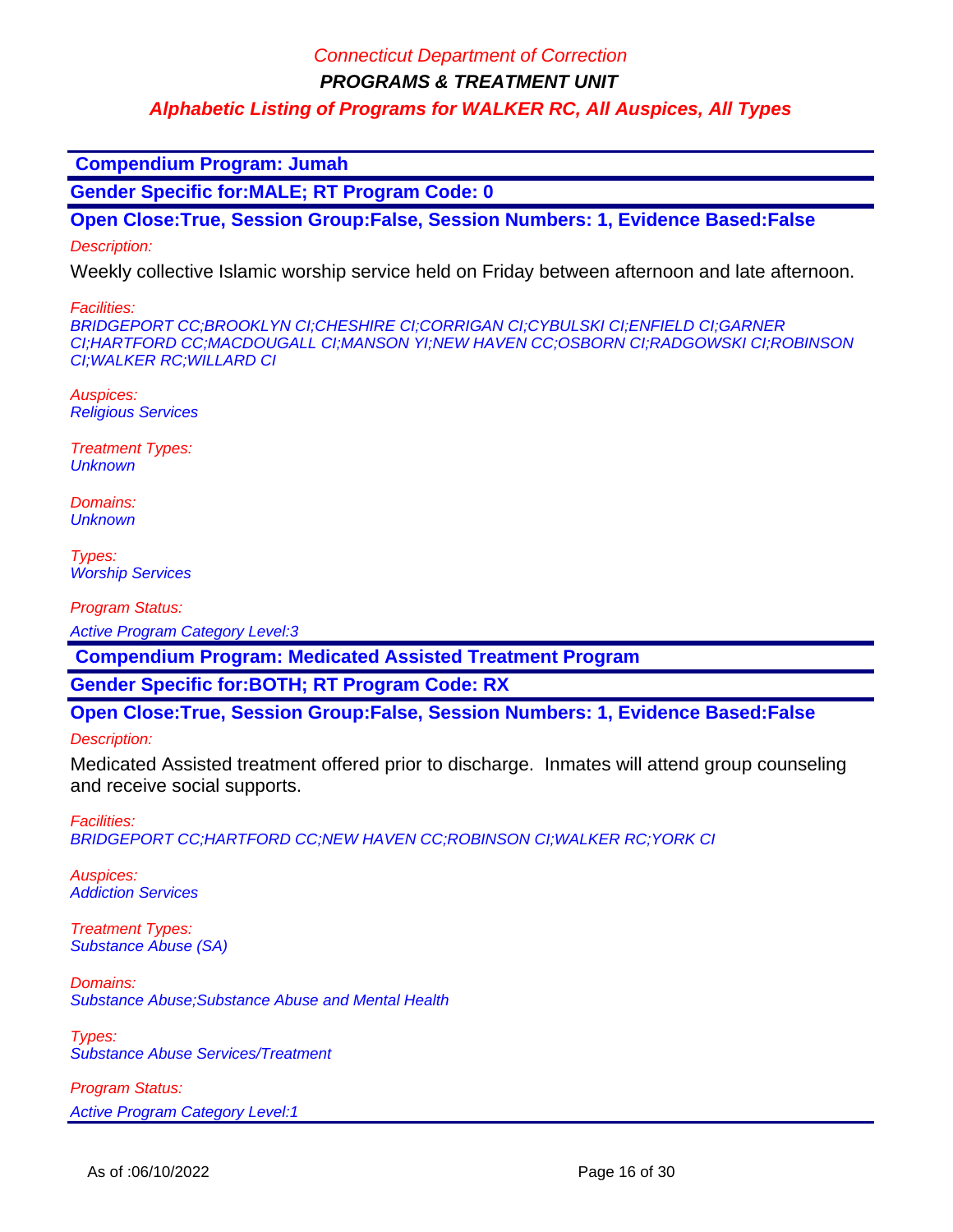**PROGRAMS & TREATMENT UNIT**

**Alphabetic Listing of Programs for WALKER RC, All Auspices, All Types**

 **Compendium Program: Native American Harvest Festival**

**Gender Specific for:MALE; RT Program Code: N/A**

**Open Close:True, Session Group:False, Session Numbers: 1, Evidence Based:False**

### Description:

Delivery of a special meal to commemorate Seasonal Celebration of the Harvest as observed by Native Americans.

Facilities:

BROOKLYN CI;CHESHIRE CI;CORRIGAN CI;CYBULSKI CI;ENFIELD CI;GARNER CI;MACDOUGALL CI;NORTHERN CI;OSBORN CI;RADGOWSKI CI;ROBINSON CI;WALKER RC;WILLARD CI

Auspices: Religious Services

Treatment Types: **Unknown** 

Domains: **Unknown** 

Types: **Religious** 

Program Status:

Active Program Category Level:3

 **Compendium Program: Native American Strawberry Festival**

**Gender Specific for:MALE; RT Program Code: N/A**

**Open Close:True, Session Group:False, Session Numbers: 1, Evidence Based:False**

Description:

Seasonal Celebration of the First Fruit of the Season and observation of a time of Peace. Special Meal with Strawberries, Appropriate Story, Special Prayers and the exchange of wishes for Peace.

Facilities:

BROOKLYN CI;CHESHIRE CI;CORRIGAN CI;CYBULSKI CI;ENFIELD CI;GARNER CI;MACDOUGALL CI;NORTHERN CI;OSBORN CI;RADGOWSKI CI;ROBINSON CI;WALKER RC;WILLARD CI

Auspices: Religious Services

Treatment Types: **Unknown** 

Domains: **Unknown** 

Types: **Religious** 

Program Status:

As of :06/10/2022 **Page 17 of 30**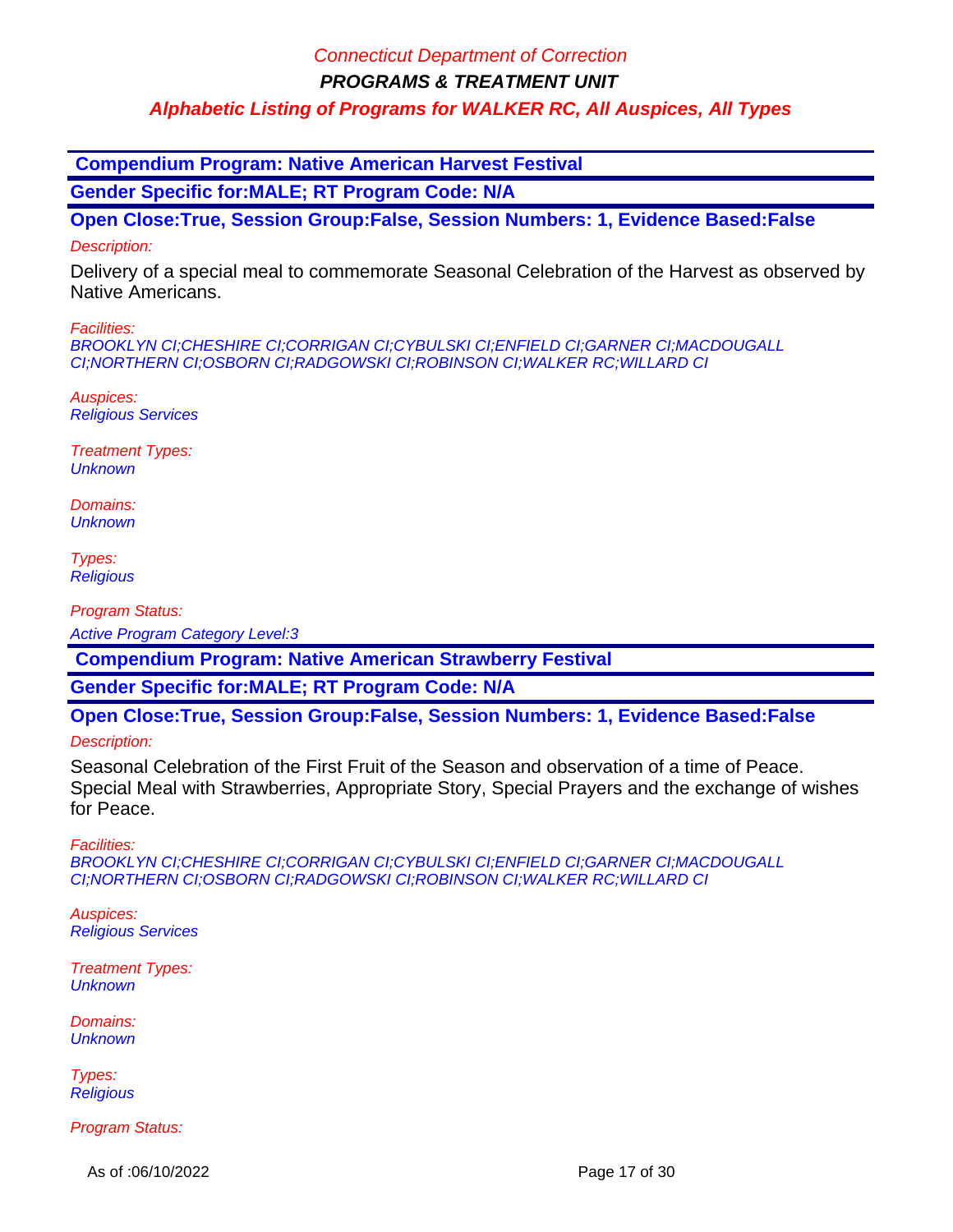#### Active Program Category Level:3

 **Compendium Program: Native American Worship**

**Gender Specific for:BOTH; RT Program Code: 0**

**Open Close:True, Session Group:False, Session Numbers: 1, Evidence Based:False**

#### Description:

Sacred Circle is a community prayer, which includes smudging. It is celebrated weekly.

Facilities:

BROOKLYN CI;CHESHIRE CI;CORRIGAN CI;CYBULSKI CI;ENFIELD CI;GARNER CI;MACDOUGALL CI;OSBORN CI;RADGOWSKI CI;ROBINSON CI;WALKER RC;WILLARD CI;YORK CI

Auspices: Religious Services ;Volunteer Services

Treatment Types: **Unknown** 

Domains: **Unknown** 

Types: Religious;Worship Services

Program Status:

Active Program Category Level:3

 **Compendium Program: OAP Refusal**

**Gender Specific for:BOTH; RT Program Code: PR**

#### **Open Close:True, Session Group:False, Session Numbers: 1, Evidence Based:False**

Description:

Facilities:

BRIDGEPORT CC;BROOKLYN CI;CENTRAL OFFICE ;CHESHIRE CI;CORRIGAN CI;CYBULSKI CI;ENFIELD CI;GARNER CI;HARTFORD CC;MACDOUGALL CI;MANSON YI;NEW HAVEN CC;NORTHERN CI;OSBORN CI;RADGOWSKI CI;ROBINSON CI;WALKER RC;WILLARD CI;YORK CI

Auspices: **Unknown** 

Treatment Types: **Unknown** 

Domains: Criminal Attitudes and Behavioral Patterns

Types: **Unknown**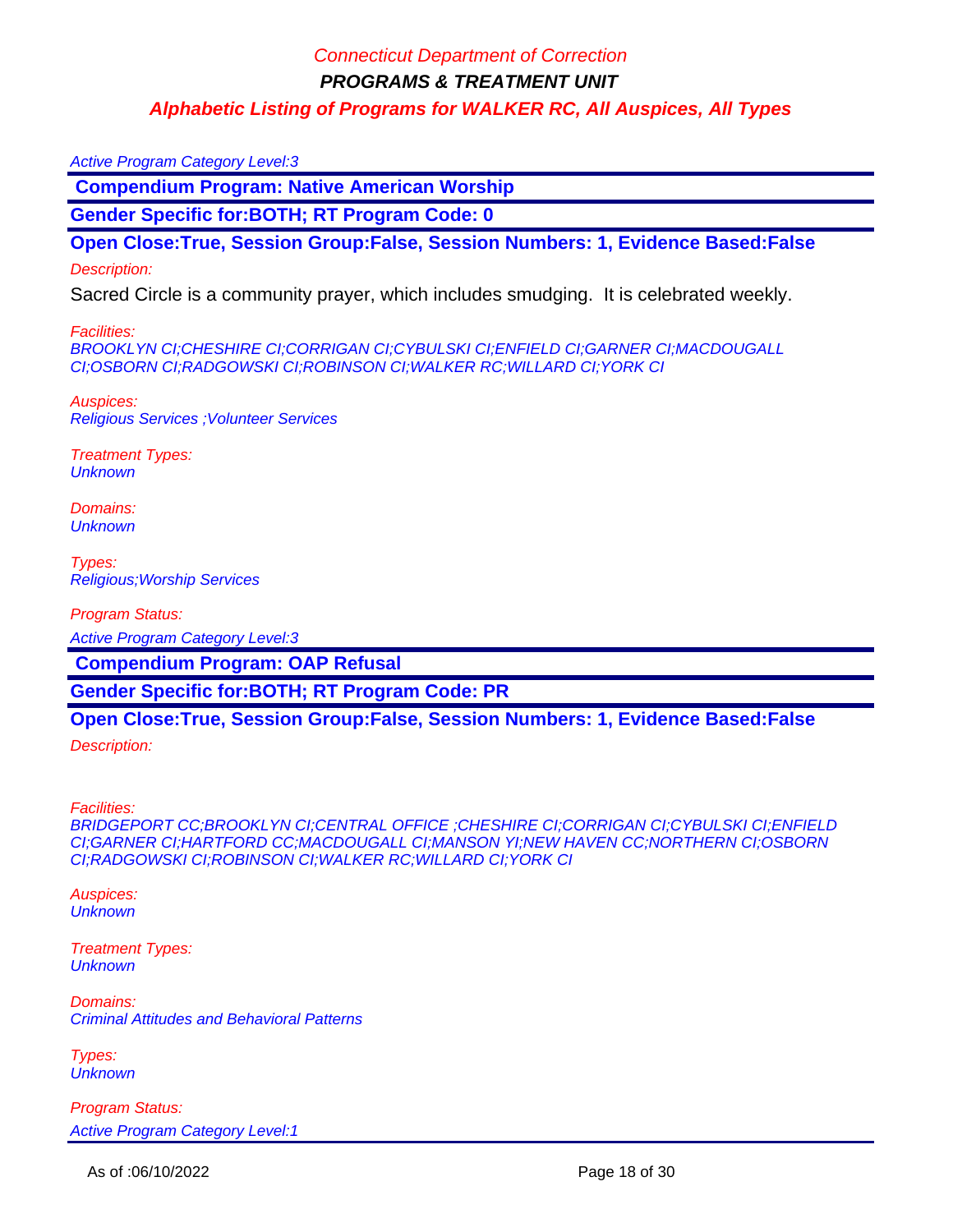**Compendium Program: Outside Clearance**

**Gender Specific for:BOTH; RT Program Code: L4**

**Open Close:True, Session Group:False, Session Numbers: 1, Evidence Based:False**

Description:

Facilities:

BRIDGEPORT CC;BROOKLYN CI;CENTRAL OFFICE ;CHESHIRE CI;CORRIGAN CI;CYBULSKI CI;ENFIELD CI;GARNER CI;HARTFORD CC;MACDOUGALL CI;MANSON YI;NEW HAVEN CC;NORTHERN CI;OSBORN CI;RADGOWSKI CI;ROBINSON CI;WALKER RC;WILLARD CI;YORK CI

Auspices: **Unknown** 

Treatment Types: Life Skills (LS);Reintegration Enhancement/Relapse Prevention (RERP)

Domains:

Education, Employment, and Financial Situation;Employment/Financial

Types: **Unknown** 

Program Status:

Active Program Category Level:3

 **Compendium Program: Passport**

**Gender Specific for:BOTH; RT Program Code: I8**

### **Open Close:True, Session Group:False, Session Numbers: 1, Evidence Based:False**

Description:

\*\*\*\*

Facilities:

BRIDGEPORT CC;BROOKLYN CI;CENTRAL OFFICE ;CHESHIRE CI;CORRIGAN CI;ENFIELD CI;GARNER CI;HARTFORD CC;MACDOUGALL CI;MANSON YI;NEW HAVEN CC;NORTHERN CI;OSBORN CI;WALKER RC

Auspices: Programs & Treatment Unit

Treatment Types: Reintegration Enhancement/Relapse Prevention (RERP)

Domains: Education, Employment, and Financial Situation;Employment/Financial

Types: Re-Entry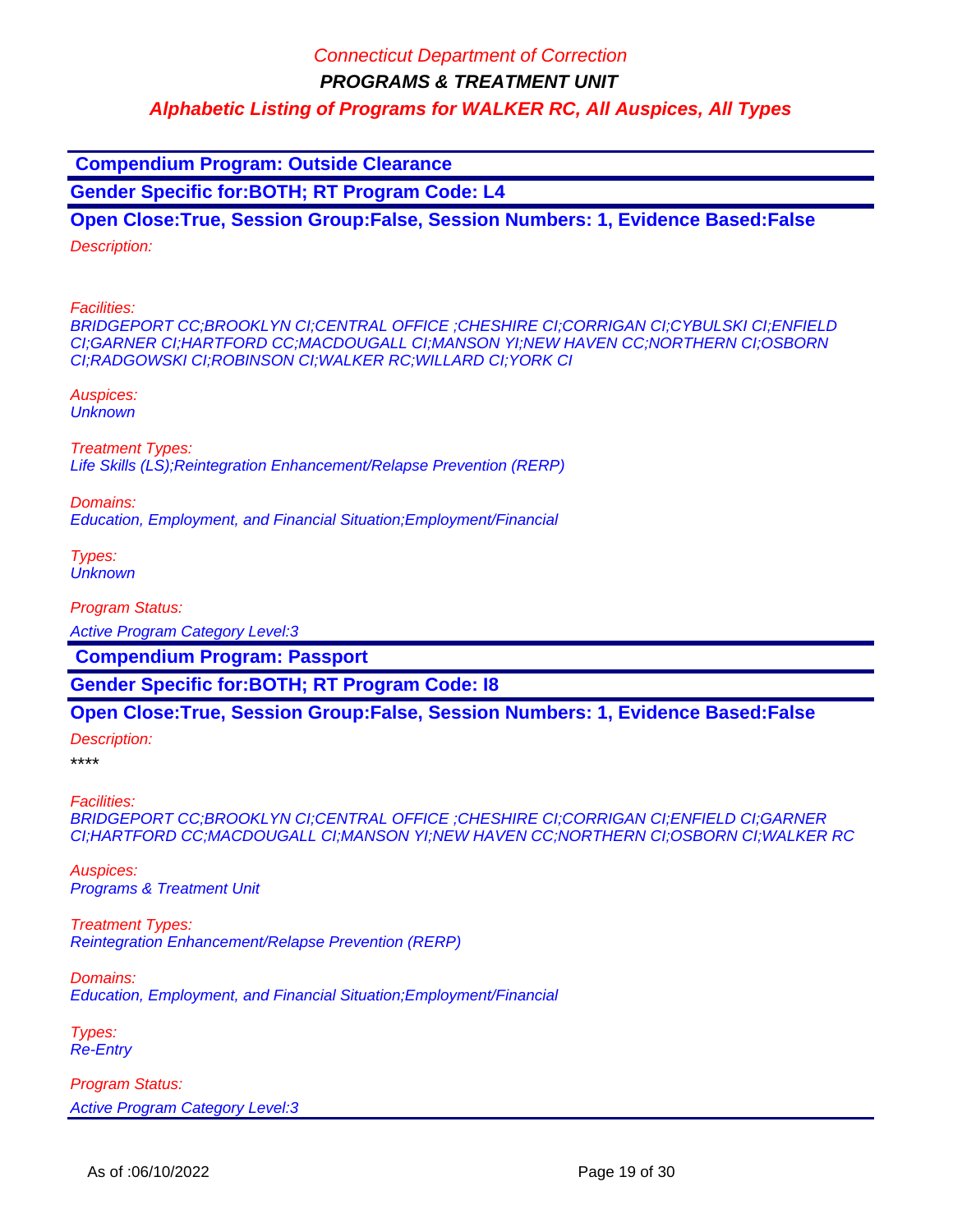**PROGRAMS & TREATMENT UNIT**

**Alphabetic Listing of Programs for WALKER RC, All Auspices, All Types**

 **Compendium Program: Prayer Class - Islamic Faith**

**Gender Specific for:BOTH; RT Program Code: 0**

**Open Close:True, Session Group:False, Session Numbers: 1, Evidence Based:False** Description:

This is a seminar that teaches inmates how to make prayers according to the Prophet Muhammad (peace be upon him).

Facilities: BROOKLYN CI;NEW HAVEN CC;NORTHERN CI;OSBORN CI;WALKER RC

Auspices: Religious Services

Treatment Types: **Unknown** 

Domains: **Unknown** 

Types: **Religious** 

Program Status:

Active Program Category Level:3

 **Compendium Program: Prison of Peace**

**Gender Specific for:MALE; RT Program Code: 0**

**Open Close:True, Session Group:False, Session Numbers: 15, Evidence Based:False**

#### Description:

Through Prison of Peace, incarcerated individuals are led through intensive workshops as they progress through the various program levels from Peacemaker to Certified Trainer mastering the art of communication and conflict resolution, enabling them to create safer, more peaceful lives for themselves and others, in prison and beyond.

Facilities: MACDOUGALL CI;WALKER RC

Auspices: Volunteer Services

Treatment Types: Aggression Replacement Training (ART);Life Skills (LS)

Domains: Criminal Attitudes and Behavioral Patterns;Peer Associations

Types: **Unknown**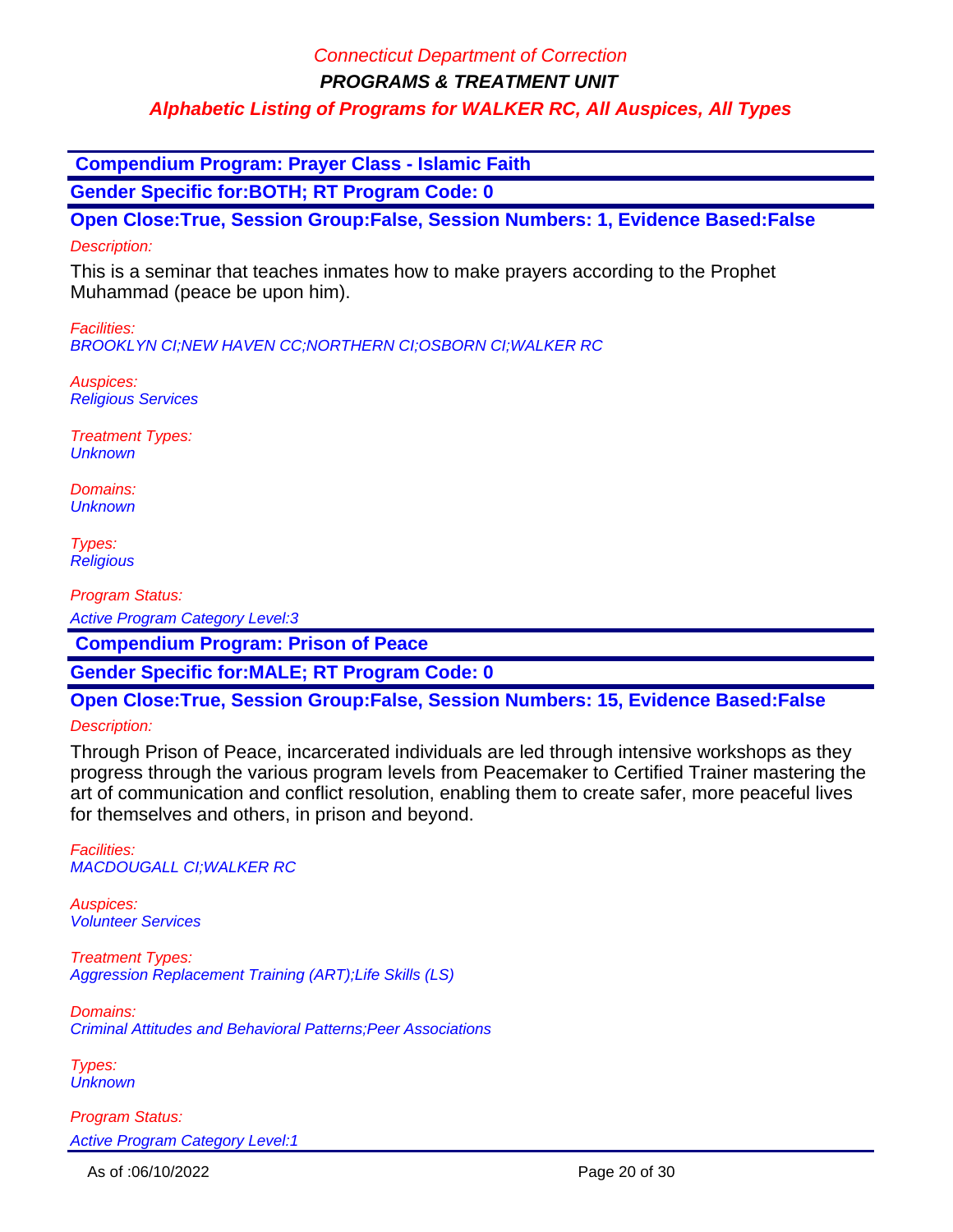**PROGRAMS & TREATMENT UNIT**

### **Alphabetic Listing of Programs for WALKER RC, All Auspices, All Types**

 **Compendium Program: Protestant - Christian Twelve Step**

**Gender Specific for:MALE; RT Program Code: 0**

**Open Close:True, Session Group:False, Session Numbers: 1, Evidence Based:False** Description:

Based on the Twelve Step program, this group meets weekly to examine personal issues and to "work the steps" from a Christian perspective. Inmates utilize a workbook to help them gain personal and biblical insights into overcoming chemical dependency.

Facilities: ROBINSON CI;WALKER RC

Auspices: Religious Services

Treatment Types: **Unknown** 

Domains: **Unknown** 

Types: **Religious** 

Program Status:

Active Program Category Level:3

 **Compendium Program: Protestant Bible Study (Spanish)**

**Gender Specific for:BOTH; RT Program Code: 0**

**Open Close:True, Session Group:False, Session Numbers: 1, Evidence Based:False**

Description:

Biblical readings are reviewed with Spanish inmates. The goal of this program is to help inmates develop self-awareness and personal growth based on Christian principles.

Facilities:

BRIDGEPORT CC;BROOKLYN CI;CYBULSKI CI;ENFIELD CI;GARNER CI;HARTFORD CC;MACDOUGALL CI;NEW HAVEN CC;OSBORN CI;RADGOWSKI CI;ROBINSON CI;WALKER RC;WILLARD CI;YORK CI

Auspices: Religious Services ;Volunteer Services

Treatment Types: **Unknown** 

Domains: **Unknown** 

Types: **Religious**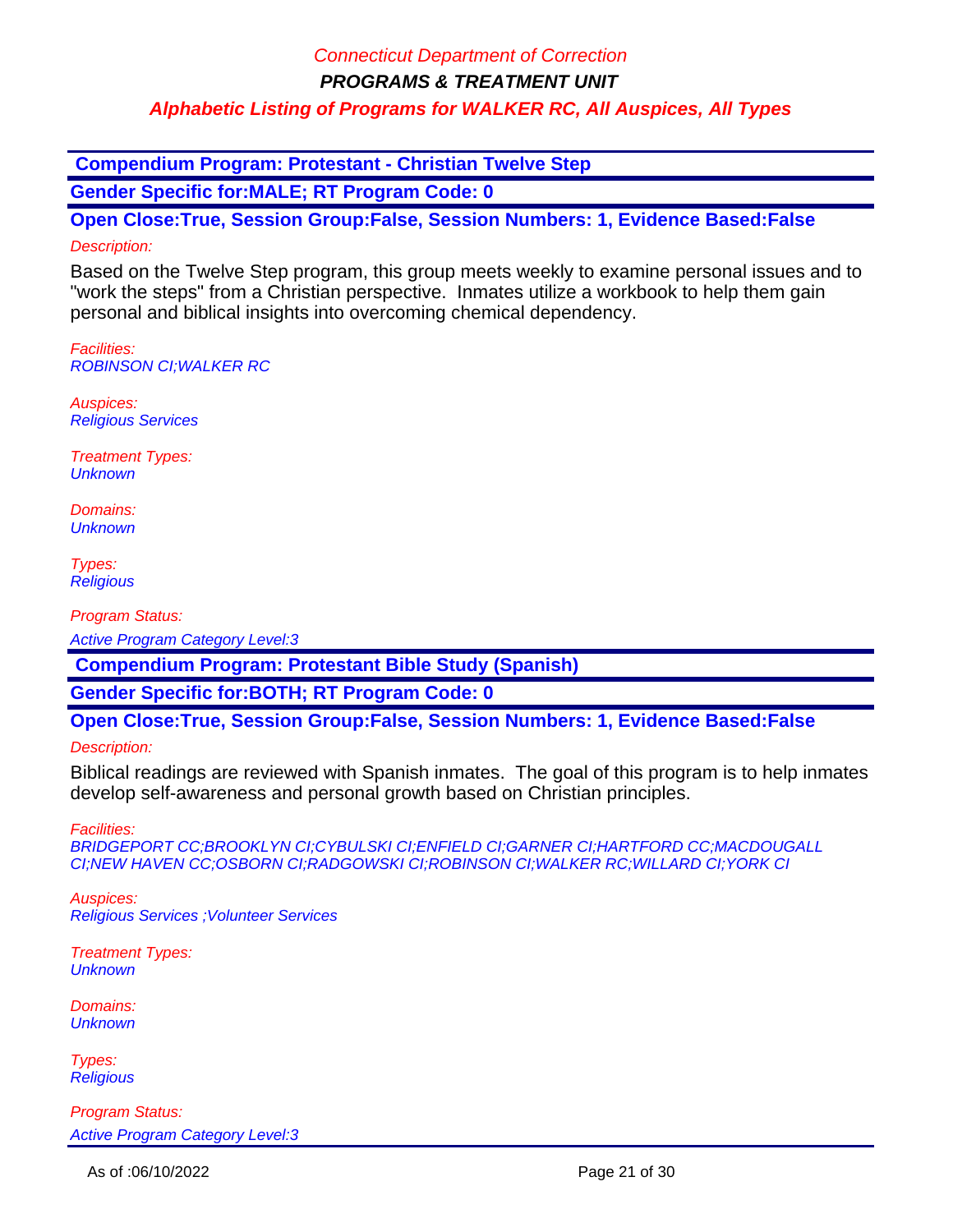**PROGRAMS & TREATMENT UNIT**

**Alphabetic Listing of Programs for WALKER RC, All Auspices, All Types**

 **Compendium Program: Protestant Service**

**Gender Specific for:BOTH; RT Program Code: 0**

**Open Close:True, Session Group:False, Session Numbers: 1, Evidence Based:False**

Description:

This is the weekly Protestant worship service.

Facilities:

BRIDGEPORT CC;BROOKLYN CI;CHESHIRE CI;CORRIGAN CI;CYBULSKI CI;ENFIELD CI;GARNER CI;HARTFORD CC;MACDOUGALL CI;MANSON YI;NEW HAVEN CC;NORTHERN CI;OSBORN CI;RADGOWSKI CI;ROBINSON CI;WALKER RC;WILLARD CI;YORK CI

Auspices: Religious Services ;Volunteer Services

Treatment Types: **Unknown** 

Domains: **Unknown** 

Types: **Worship Services** 

Program Status:

Active Program Category Level:3

 **Compendium Program: Ramadan, Eid-Ul-Fitr, Eid-Ul-Adha**

**Gender Specific for:BOTH; RT Program Code: 0**

**Open Close:True, Session Group:False, Session Numbers: 1, Evidence Based:False**

Description:

Religiously Required Observations (Annual)

Facilities:

BRIDGEPORT CC;BROOKLYN CI;CHESHIRE CI;CORRIGAN CI;CYBULSKI CI;ENFIELD CI;GARNER CI;HARTFORD CC;MACDOUGALL CI;MANSON YI;NEW HAVEN CC;NORTHERN CI;OSBORN CI;RADGOWSKI CI;ROBINSON CI;WALKER RC;WILLARD CI;YORK CI

Auspices: Religious Services

Treatment Types: **Unknown** 

Domains: **Unknown** 

Types: **Religious**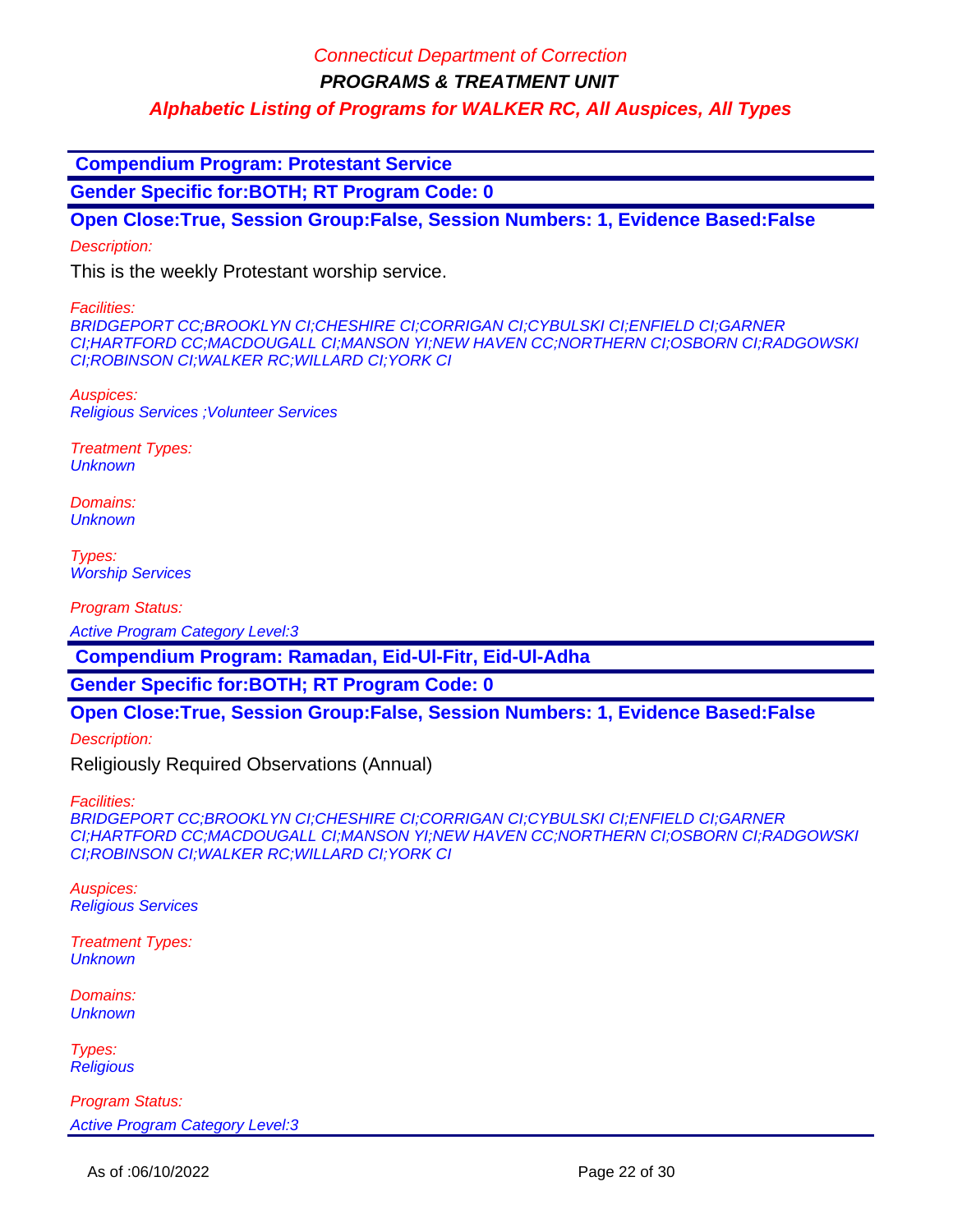**Compendium Program: Re-Entry and Discharge Planning Gender Specific for:BOTH; RT Program Code: M1**

**Open Close:True, Session Group:False, Session Numbers: 1, Evidence Based:False** Description:

Facilities:

BRIDGEPORT CC;BROOKLYN CI;CENTRAL OFFICE ;CHESHIRE CI;CORRIGAN CI;CYBULSKI CI;ENFIELD CI;GARNER CI;HARTFORD CC;MACDOUGALL CI;MANSON YI;NEW HAVEN CC;NORTHERN CI;OSBORN CI;RADGOWSKI CI;ROBINSON CI;WALKER RC;WILLARD CI;YORK CI

Auspices: **Unknown** 

Treatment Types: Reintegration Enhancement/Relapse Prevention (RERP)

Domains:

Education;Education, Employment, and Financial Situation;Employment/Financial;Housing Safety;Substance Abuse

Types: **Unknown** 

Program Status:

Active Program Category Level:2

 **Compendium Program: Sacramental Preparation- Catholic**

**Gender Specific for:BOTH; RT Program Code: 0**

**Open Close:True, Session Group:False, Session Numbers: 1, Evidence Based:False**

Description:

This is a course of studies to prepare inmates to receive the sacraments of Baptism, Reconciliation, Eucharist and Confirmation in the hope of empowering the inmates towards a deeper participation in the faith and to foster participation in the church community.

Facilities:

CORRIGAN CI;ENFIELD CI;HARTFORD CC;MACDOUGALL CI;MANSON YI;OSBORN CI;RADGOWSKI CI;ROBINSON CI;WALKER RC;YORK CI

Auspices: Religious Services ;Volunteer Services

Treatment Types: **Unknown** 

Domains: **Unknown** 

Types: **Religious** 

Program Status:

As of :06/10/2022 **Page 23 of 30**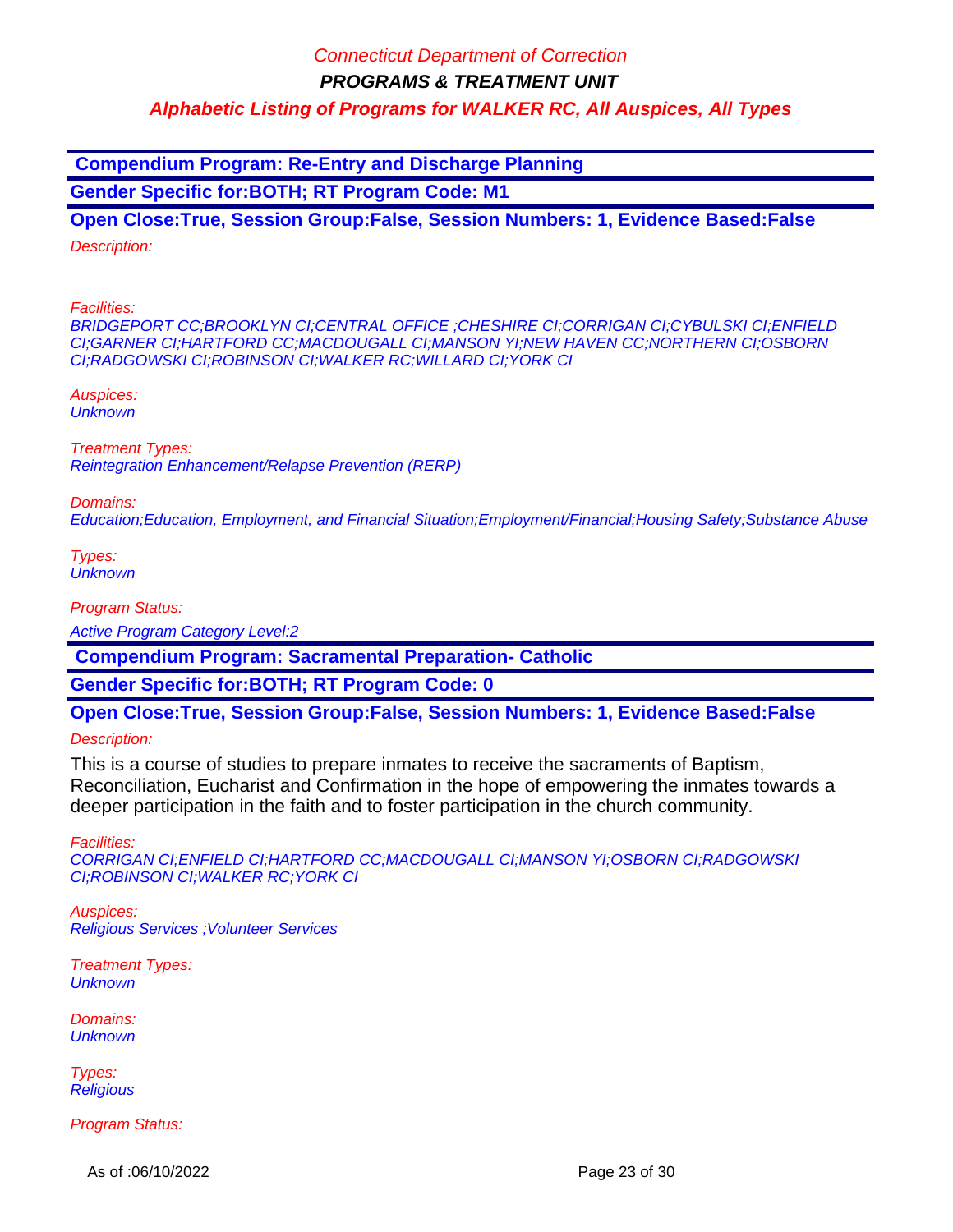#### Active Program Category Level:3

 **Compendium Program: Sexual Treatment Need Evaluation** 

**Gender Specific for:BOTH; RT Program Code: S1**

**Open Close:True, Session Group:False, Session Numbers: 1, Evidence Based:True**

#### Description:

Evaluation of inmates that have a history of charges and/or a conviction or disciplinary reports/institutional rule violations for an offense that involves sexual misconduct which may indicate a possible need for treatment of problematic sexual behavior. A clinical interview is conducted and actuarial and/or dynamic risk assessment measures are utilized to determine level and intensity of treatment indicated to address the inmate's problematic sexual behavior.

#### Facilities:

BROOKLYN CI;GARNER CI;MACDOUGALL CI;MANSON YI;OSBORN CI;WALKER RC;YORK CI

Auspices: Mental Health

Treatment Types: Mental Health (MH)

Domains: Criminal Attitudes and Behavioral Patterns;Substance Abuse and Mental Health

Types: **Unknown** 

Program Status:

Active Program Category Level:1

 **Compendium Program: Social Security Card**

**Gender Specific for:BOTH; RT Program Code: I5**

### **Open Close:True, Session Group:False, Session Numbers: 1, Evidence Based:False**

#### Description:

\*\*\*\*

#### Facilities:

BRIDGEPORT CC;BROOKLYN CI;CENTRAL OFFICE ;CHESHIRE CI;CORRIGAN CI;CYBULSKI CI;ENFIELD CI;GARNER CI;HARTFORD CC;MACDOUGALL CI;MANSON YI;NEW HAVEN CC;NORTHERN CI;OSBORN CI;RADGOWSKI CI;ROBINSON CI;WALKER RC;WILLARD CI;YORK CI

Auspices: Programs & Treatment Unit

Treatment Types: Reintegration Enhancement/Relapse Prevention (RERP)

Domains: Education, Employment, and Financial Situation;Employment/Financial

Types: Re-Entry

As of :06/10/2022 **Page 24 of 30**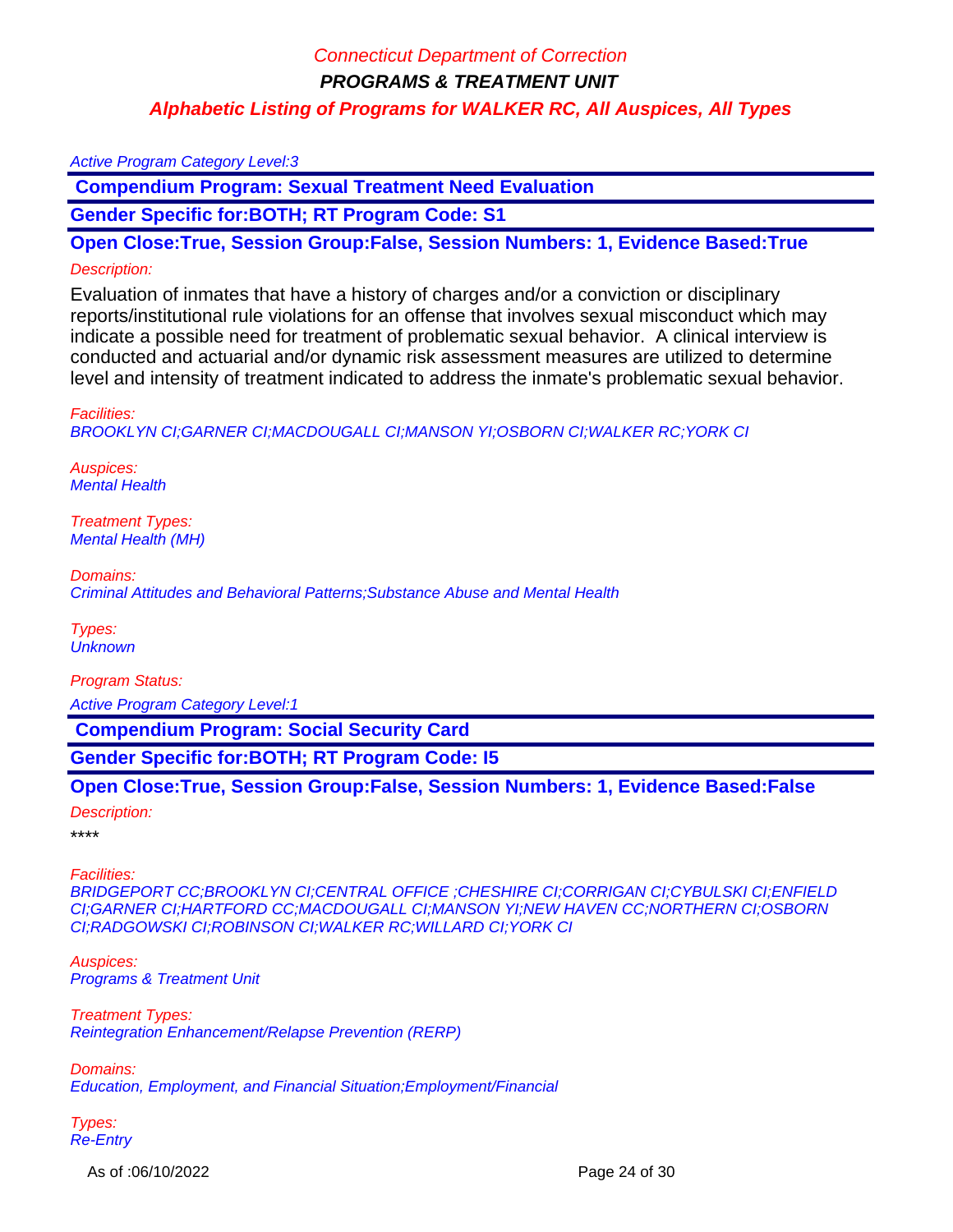Program Status:

Active Program Category Level:3

 **Compendium Program: SRG Security Risk Group - Phase 2**

**Gender Specific for:BOTH; RT Program Code: S5**

**Open Close:False, Session Group:True, Session Numbers: 16, Evidence Based:False**

### Description:

Phase 2 of the SRG program consists of two programs. The programs are Anger Management and Choices and Consequences. This program can be modified for specific population or facility use.

Facilities: BRIDGEPORT CC;CORRIGAN CI;MANSON YI;WALKER RC;YORK CI

Auspices: **All Facility Staff** 

Treatment Types: Behavior Modification (BM)

Domains: Criminal Attitudes and Behavioral Patterns;Neighborhood Problems;Peer Associations

Types: Female SRG;SRG ;Youth SRG

Program Status: Active Program Category Level:1

 **Compendium Program: SRG Security Risk Group - Phase 3**

**Gender Specific for:BOTH; RT Program Code: S6**

**Open Close:False, Session Group:True, Session Numbers: 16, Evidence Based:False**

Description:

Phase 3 of the SRG program consists of three programs. The programs are Attitudes, Behavior and Choices, Building the Ladder and Unlock Your Thinking. This program can be modified for specific population or facility use.

Facilities: BRIDGEPORT CC;CORRIGAN CI;MANSON YI;WALKER RC;YORK CI

Auspices: **All Facility Staff** 

Treatment Types: Behavior Modification (BM)

Domains: Criminal Attitudes and Behavioral Patterns;Neighborhood Problems;Peer Associations

Types: Female SRG;SRG ;Youth SRG

As of :06/10/2022 **Page 25 of 30**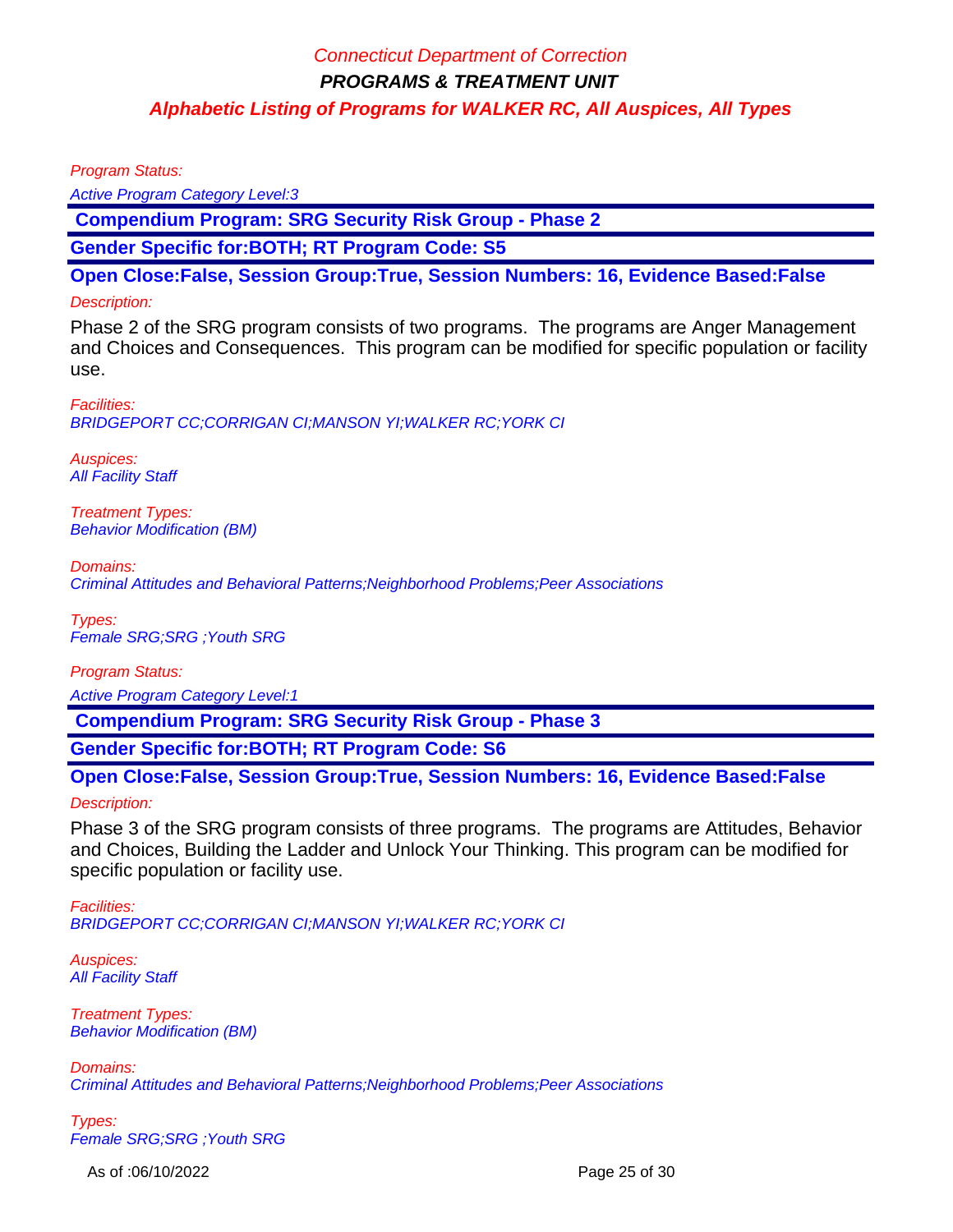Program Status:

Active Program Category Level:1

 **Compendium Program: SRG Security Risk Group - Phase 4**

**Gender Specific for:BOTH; RT Program Code: S7**

**Open Close:False, Session Group:True, Session Numbers: 16, Evidence Based:False**

### Description:

Phase 4 of the SRG program consists of 2 programs. The programs are Voices for SRG and How to do your Bid. This program can be modified for specific population or facility use.

Facilities: BRIDGEPORT CC;CORRIGAN CI;MANSON YI;WALKER RC;YORK CI

Auspices: **All Facility Staff** 

Treatment Types: Behavior Modification (BM)

Domains: Criminal Attitudes and Behavioral Patterns;Neighborhood Problems;Substance Abuse and Mental Health

Types: Female SRG;SRG ;Youth SRG

Program Status: Active Program Category Level:1

 **Compendium Program: SRG Security Risk Group - Phase 5**

**Gender Specific for:BOTH; RT Program Code: S8**

**Open Close:False, Session Group:True, Session Numbers: 6, Evidence Based:False** Description:

Phase 5 of the SRG program consists of 2 programs. The programs are Relapse Prevention and Bridge Group. This program can be modified for specific population or facility use.

Facilities: BRIDGEPORT CC;CORRIGAN CI;MANSON YI;WALKER RC;YORK CI

Auspices: **All Facility Staff** 

Treatment Types: Behavior Modification (BM)

Domains:

Criminal Attitudes and Behavioral Patterns;Neighborhood Problems;Peer Associations

Types: Female SRG;SRG ;Youth SRG

Program Status:

As of :06/10/2022 **Page 26 of 30**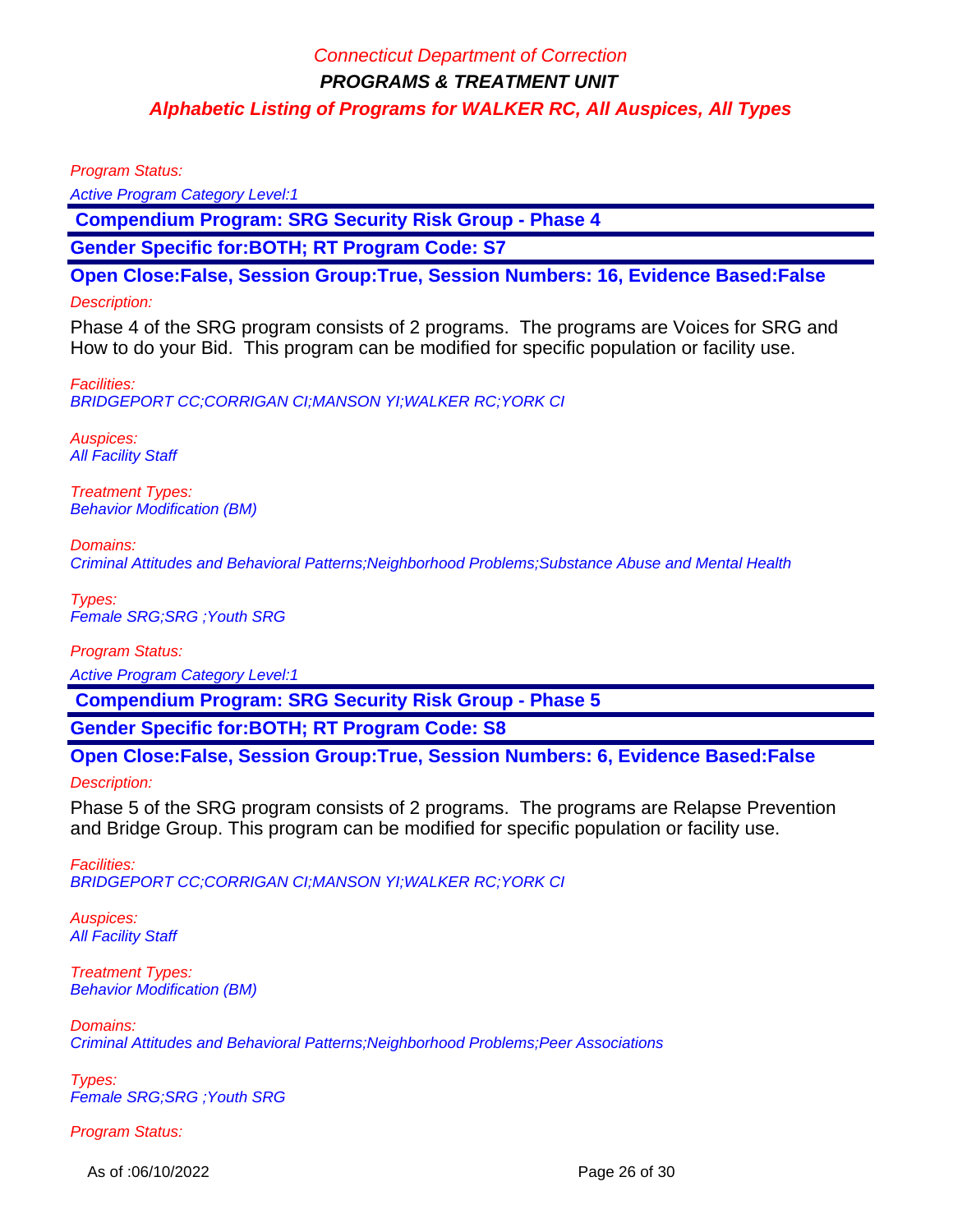Active Program Category Level:1  **Compendium Program: State ID Card Gender Specific for:BOTH; RT Program Code: I6**

**Open Close:True, Session Group:False, Session Numbers: 1, Evidence Based:False**

Description:

\*\*\*\*

Facilities:

BRIDGEPORT CC;BROOKLYN CI;CENTRAL OFFICE ;CHESHIRE CI;CORRIGAN CI;CYBULSKI CI;ENFIELD CI;GARNER CI;HARTFORD CC;MACDOUGALL CI;MANSON YI;NEW HAVEN CC;NORTHERN CI;OSBORN CI;RADGOWSKI CI;ROBINSON CI;WALKER RC;WILLARD CI;YORK CI

Auspices: Programs & Treatment Unit

Treatment Types: Reintegration Enhancement/Relapse Prevention (RERP)

Domains: Education, Employment, and Financial Situation;Employment/Financial

Types: Re-Entry

Program Status:

Active Program Category Level:3

 **Compendium Program: Taleem**

**Gender Specific for:MALE; RT Program Code: 0**

**Open Close:True, Session Group:False, Session Numbers: 1, Evidence Based:False**

Description:

A study of text and themes from the Quran with life application.

Facilities:

BRIDGEPORT CC;CHESHIRE CI;CORRIGAN CI;ENFIELD CI;GARNER CI;MACDOUGALL CI;OSBORN CI;RADGOWSKI CI;ROBINSON CI;WALKER RC

Auspices: Religious Services

Treatment Types: **Unknown** 

Domains: **Unknown** 

Types: **Religious**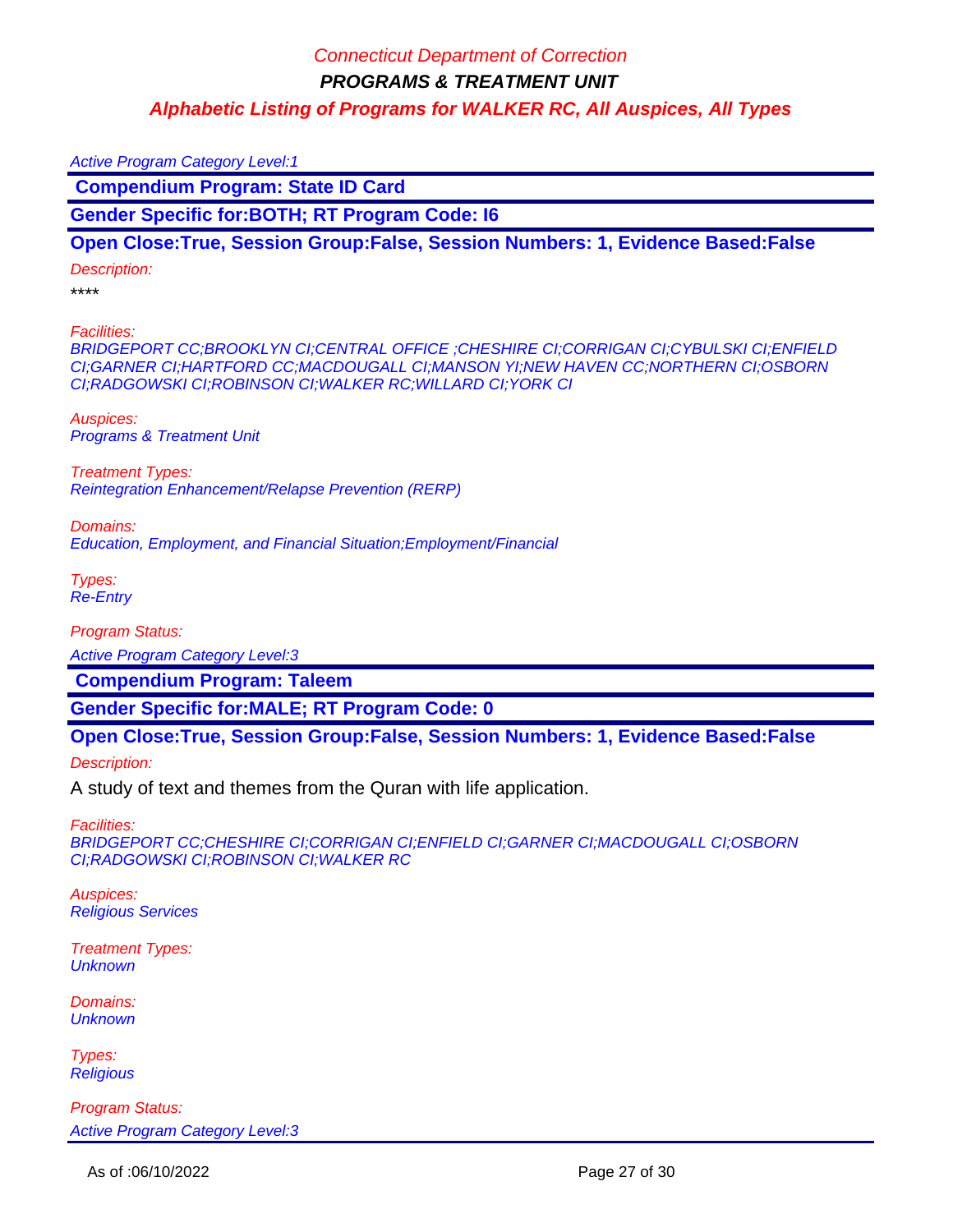**PROGRAMS & TREATMENT UNIT**

**Alphabetic Listing of Programs for WALKER RC, All Auspices, All Types**

 **Compendium Program: Tarweeh**

**Gender Specific for:MALE; RT Program Code: 0**

**Open Close:True, Session Group:False, Session Numbers: 1, Evidence Based:False** Description:

This is a nightly prayer that is conducted during the month of Ramadan.

Facilities: CHESHIRE CI;MACDOUGALL CI;WALKER RC

Auspices: Religious Services

Treatment Types: **Unknown** 

Domains: **Unknown** 

Types: **Religious** 

Program Status:

Active Program Category Level:3

 **Compendium Program: Tier Two Addiction Services Intensive Outpatient Program**

**Gender Specific for:BOTH; RT Program Code: 14**

**Open Close:True, Session Group:False, Session Numbers: 30, Evidence Based:False**

#### Description:

The Tier Two Program is an intensive outpatient Addiction Services Program with 30 curriculum sessions for 10 weeks. Group components are held three times weekly and incorporate weekly fellowship meetings to lay the foundation of basic substance abuse information, promote personal identification with recovery, and motivate further treatment involvement. This program may also be held in Spanish for Spanish Speaking offenders.

Facilities:

BRIDGEPORT CC;BROOKLYN CI;CORRIGAN CI;CYBULSKI CI;ENFIELD CI;HARTFORD CC;MACDOUGALL CI;MANSON YI;NEW HAVEN CC;OSBORN CI;RADGOWSKI CI;ROBINSON CI;WALKER RC;WILLARD CI;YORK CI

Auspices: Addiction Services

Treatment Types: Cognitive Behavioral Therapy (CBT);Substance Abuse (SA)

Domains:

Criminal Attitudes and Behavioral Patterns;Substance Abuse;Substance Abuse and Mental Health

Types: **Addiction**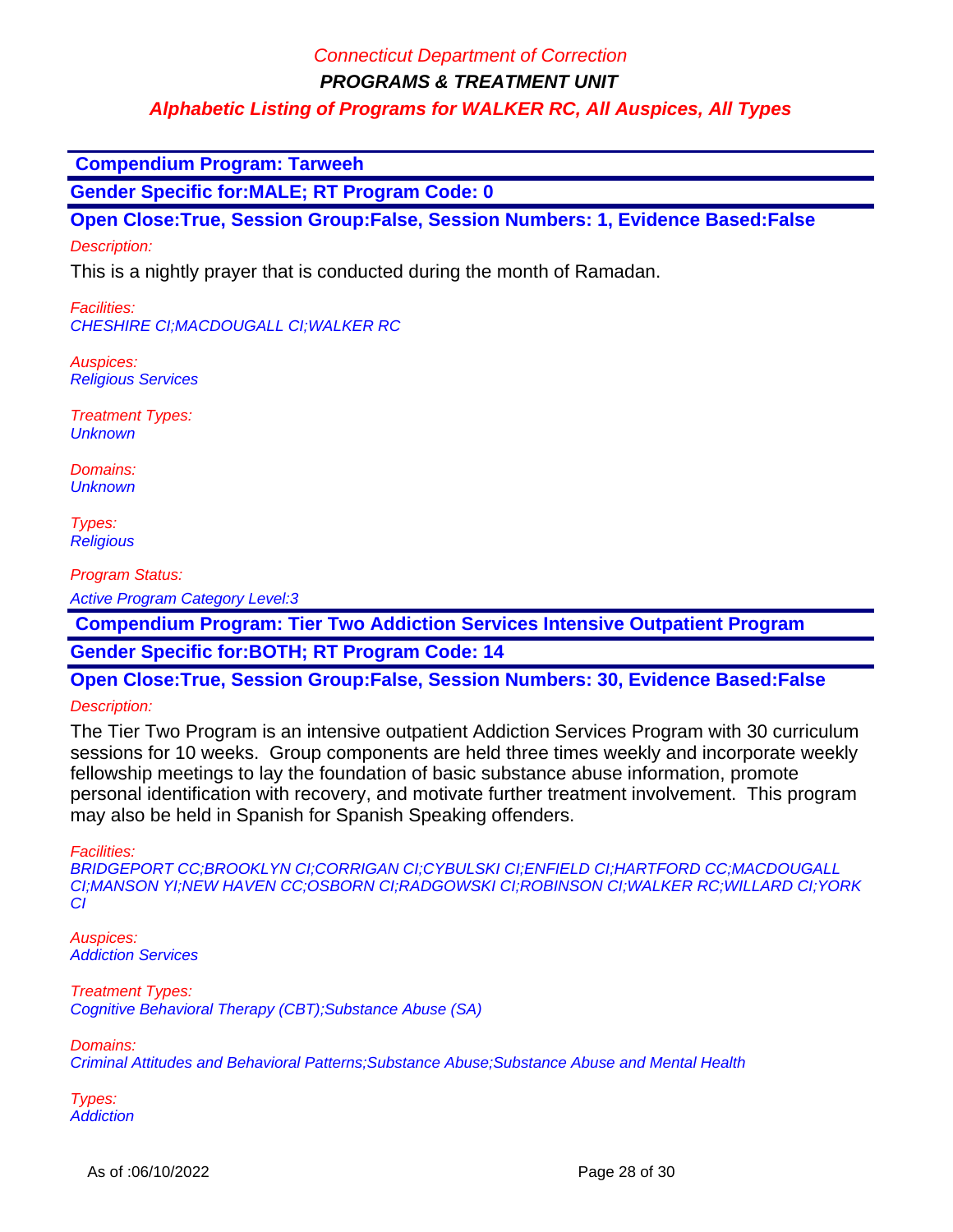Program Status:

Active Program Category Level:1

 **Compendium Program: Transitional Linkage into the Community (TLC)**

**Gender Specific for:BOTH; RT Program Code: 0**

**Open Close:True, Session Group:False, Session Numbers: 1, Evidence Based:False**

#### Description:

Transitional Linkage into the Community (TLC) is a program of Community Partners in Action which provides discharge planning for inmates with HIV/AIDS. TLC serves every prison and jail in the state, and works with clients returning to every region of the state. TLC case managers meet clients' emergency needs upon release, and connect them with services in their local communities for continuing care and assistance.

#### Facilities:

BRIDGEPORT CC;BROOKLYN CI;CHESHIRE CI;CORRIGAN CI;GARNER CI;HARTFORD CC;MACDOUGALL CI;NEW HAVEN CC;NORTHERN CI;OSBORN CI;RADGOWSKI CI;WALKER RC;YORK CI

Auspices: **Health Services** 

#### Treatment Types:

Behavior Modification (BM);Mental Health (MH);Reintegration Enhancement/Relapse Prevention (RERP)

Domains:

Abuse/Trauma;Employment/Financial;Housing Safety;Mental Health;Relationships;Self Efficacy;Substance Abuse;Substance Abuse and Mental Health

Types: Health Education;Re-Entry

Program Status:

Active Program Category Level:3

 **Compendium Program: USD#1 Adult Basic Education (GL 9-12)**

**Gender Specific for:BOTH; RT Program Code: 52**

**Open Close:True, Session Group:False, Session Numbers: 1, Evidence Based:False**

#### Description:

ABE is the primary program of instruction designed to provide training in academic skills in the areas of reading, mathematics, language arts, general science and social studies. The program is directed toward increasing academic proficiency. ABE 3 is provided to individuals who have been assessed by the education unit with a 9-12 grade level.

Facilities:

BRIDGEPORT CC;BROOKLYN CI;CHESHIRE CI;CORRIGAN CI;CYBULSKI CI;ENFIELD CI;GARNER CI;HARTFORD CC;MACDOUGALL CI;MANSON YI;NEW HAVEN CC;NORTHERN CI;OSBORN CI;RADGOWSKI CI;ROBINSON CI;WALKER RC;WILLARD CI;YORK CI

Auspices: USD#1

Treatment Types:

As of :06/10/2022 **Page 29 of 30**